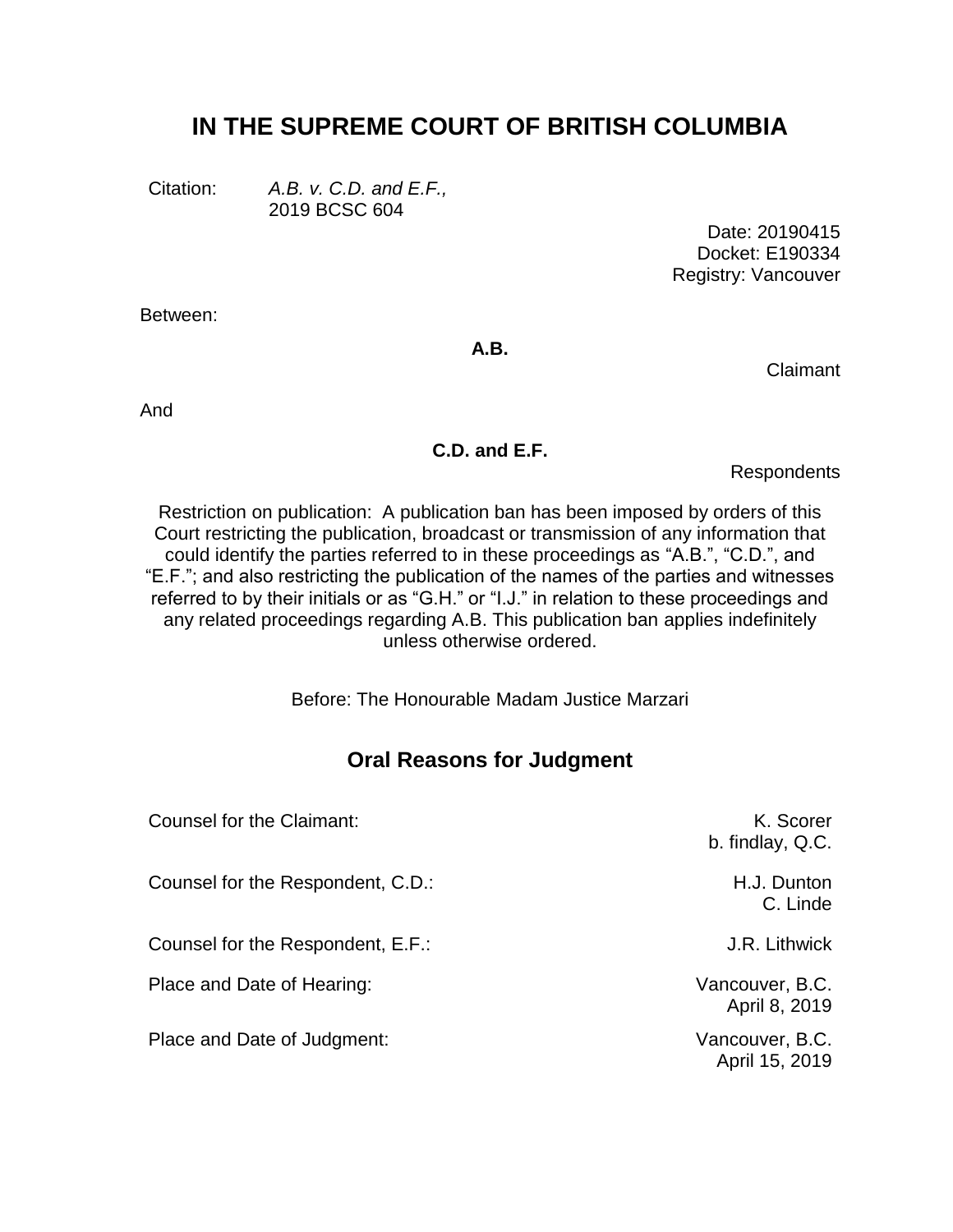#### **INTRODUCTION**

[1] AB, a 14 year old transgender boy, applies for a protection order to restrain his father, CD, from publishing, speaking or giving interviews about this case or about AB's personal and medical information. He also seeks an order that would restrain his father from sharing related documents or information with other persons, including media and social media organizations, who might publish that information.

[2] CD opposes this relief on the basis that the public attention that he brings to AB's case through interviews, publishing information, and publicly speaking about this case is essential to society and to his rights as a parent.

[3] CD acknowledges that AB identifies as male, but fundamentally does not accept AB's chosen gender identity. Nor does he accept this Court's determination that it is in AB's best interests that AB be acknowledged and referred to according to his chosen gender identity. Finally, CD does not accept this court's previous determination that referring to AB with female pronouns or otherwise denying his gender identity is causing AB harm. CD says that an order of this Court cannot change his beliefs in this regard, and that there is and should be no restriction on his rights as a parent to express those beliefs to AB and to the world at large.

[4] AB's mother, EF, supports AB's application for a protection order. CD and EF share custody and guardianship of AB.

#### **PROCEDURAL BACKGROUND**

[5] AB filed a notice of family claim in early February 2019 seeking to be found competent to consent to and to proceed with hormone therapy for his gender dysphoria.

[6] AB's father opposed that relief, and filed his own petition in the civil registry seeking injunctive relief to prevent AB's doctors and counsellors from providing him with advice or treatment (the "petition").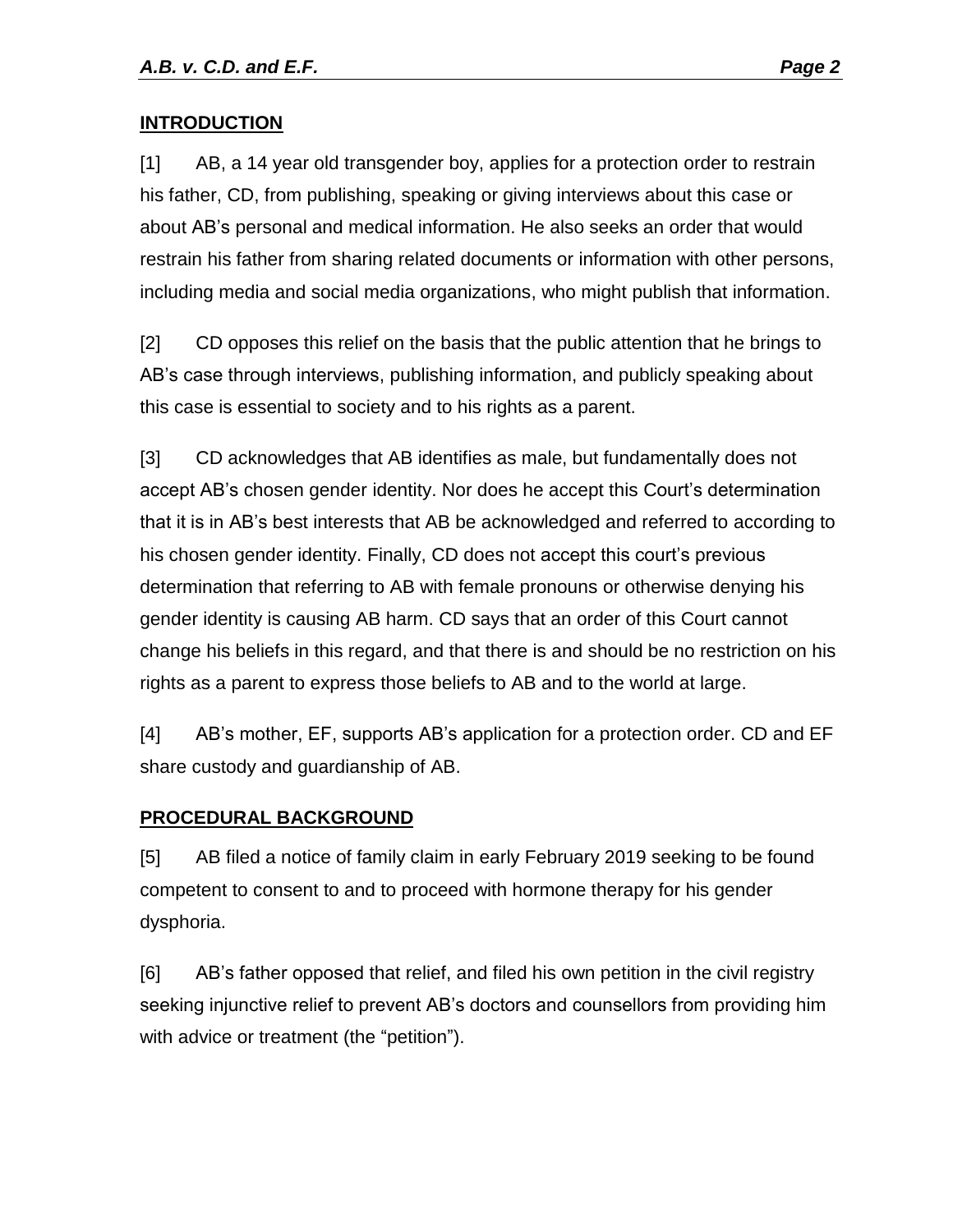[7] Mr. Justice Bowden heard AB's application for summary trial of this family claim and an application under CD's petition for injunctive relief. In his joint reasons for judgment, Justice Bowden reviewed the medical and other evidence of both parties and made a series of findings, which include the following:

- a) Since age 11, AB has gender identified as a male. He informed his school counsellor of that when he was 12 years old and in Grade 7 (para. 11);
- b) He is presently enrolled in Grade 9 at high school under his chosen male name and is referred to by his teachers and peers as a boy and with male pronouns. He has transitioned socially to being a boy (para. 12);
- c) With his mother's help, AB sought medical assistance to allow him to begin a physical transition. He was seen by a licensed clinical psychologist experienced in treating children with gender dysphoria on a number of occasions. That psychologist diagnosed AB with gender dysphoria, which is a condition where an individual experiences significant distress as a result of the sex they were assigned at birth being in conflict with their gender identity (para. 13);
- d) At BC Children's Hospital, AB was seen by a specialist in the field of pediatric endocrinology who concluded that hormone therapy was in AB's best interests. The original recommendation to commence this treatment was made in August 2018, but was deferred to allow time for C D. to consider information regarding the therapy (paras. 18-20);
- e) CD advised the hospital that he did not consent to hormone therapy for AB (para. 20);
- f) On December 1, 2018, AB's treating pediatric endocrinologist wrote to CD regarding the recommended hormone therapy. That letter stated that parental consent was not required due to AB having the capacity to consent pursuant to section 17 of the *Infants Act,* R.S.B.C. 1996, c. 223 (para. 22);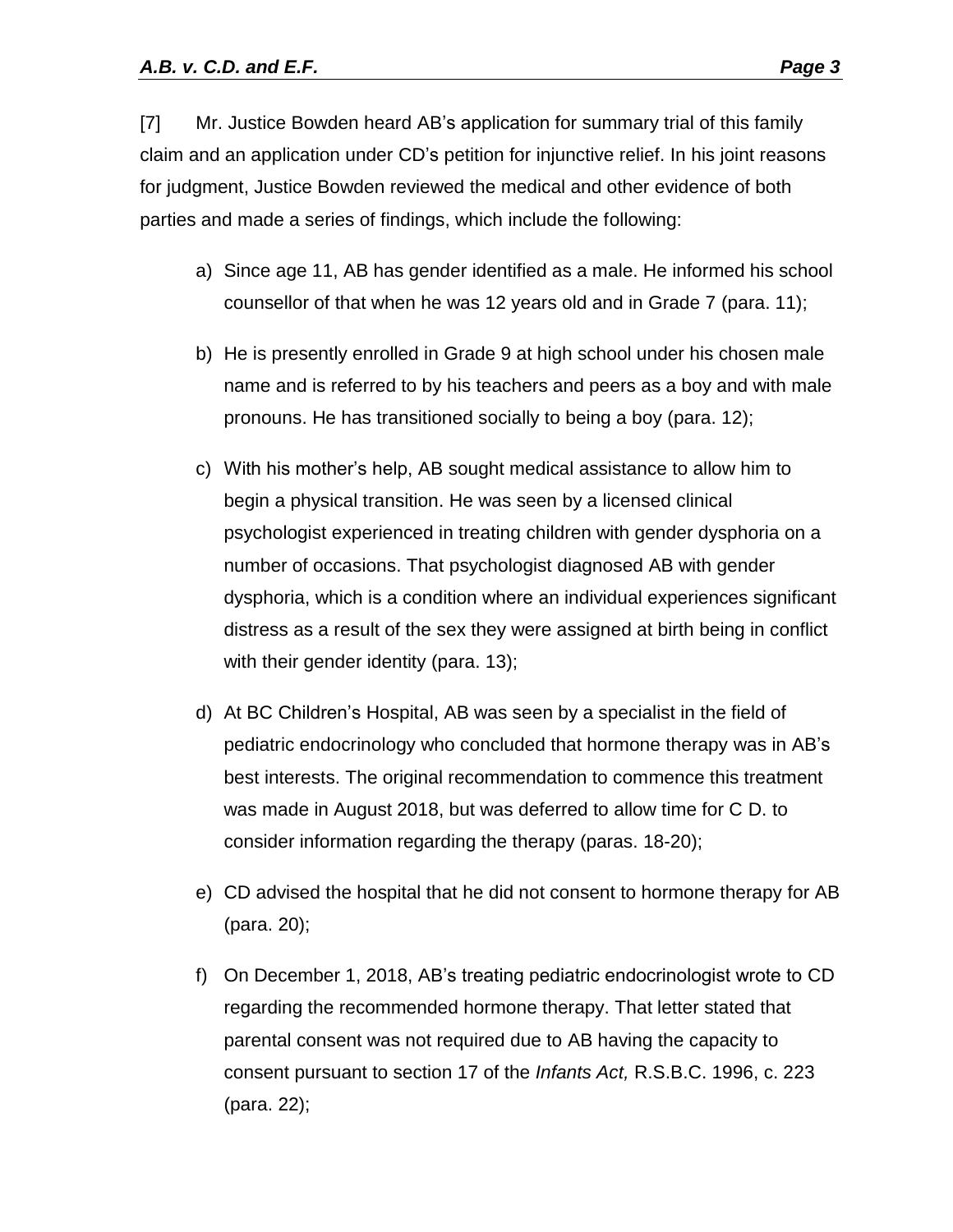- g) On January 8, 2019, AB informed his treating doctor that he was having "bad dysphoria" and worsening discomfort with his physical body as other boys his age were progressing through puberty. AB also informed him that he had attempted suicide in March 2018 (para. 24);
- h) AB's doctor at BC Children's Hospital concluded that AB was experiencing ongoing and unnecessary suffering, and that gender-affirming hormone therapy could improve AB's gender dysphoria and other co-morbid mental issues. Delay in provision of this treatment was not a neutral option, as it will AB at greater risk of suicide (paras. 25-26);
- i) A psychiatrist in the mental health department of BC Children's Hospital met with AB and concluded that AB had the capacity for informed consent for testosterone treatment. She found that there was no indication that AB's decision was influenced by depression, anxiety or psychosis, or any systemic influences that were unduly affecting his decision to pursue testosterone treatment. AB's psychologist and endocrinologist agreed (paras. 28-30);
- j) Another qualified doctor reviewed AB's charts and the procedures involved and confirmed that the above conclusions were made following appropriate guidelines. That doctor also opined that in the case of a child who is dealing with gender identity issues and who has previously attempted suicide, "…there is a significant risk of further attempts – and possibly even completion – if treatment is delayed" (para. 31);
- k) AB swore his own affidavit stating that he was desperate to start the treatment. He states that every day his body develops more "female-ness" and he looks less and less like a boy it causes him distress and exposes him to the risk of bullying and harassment (para. 32); and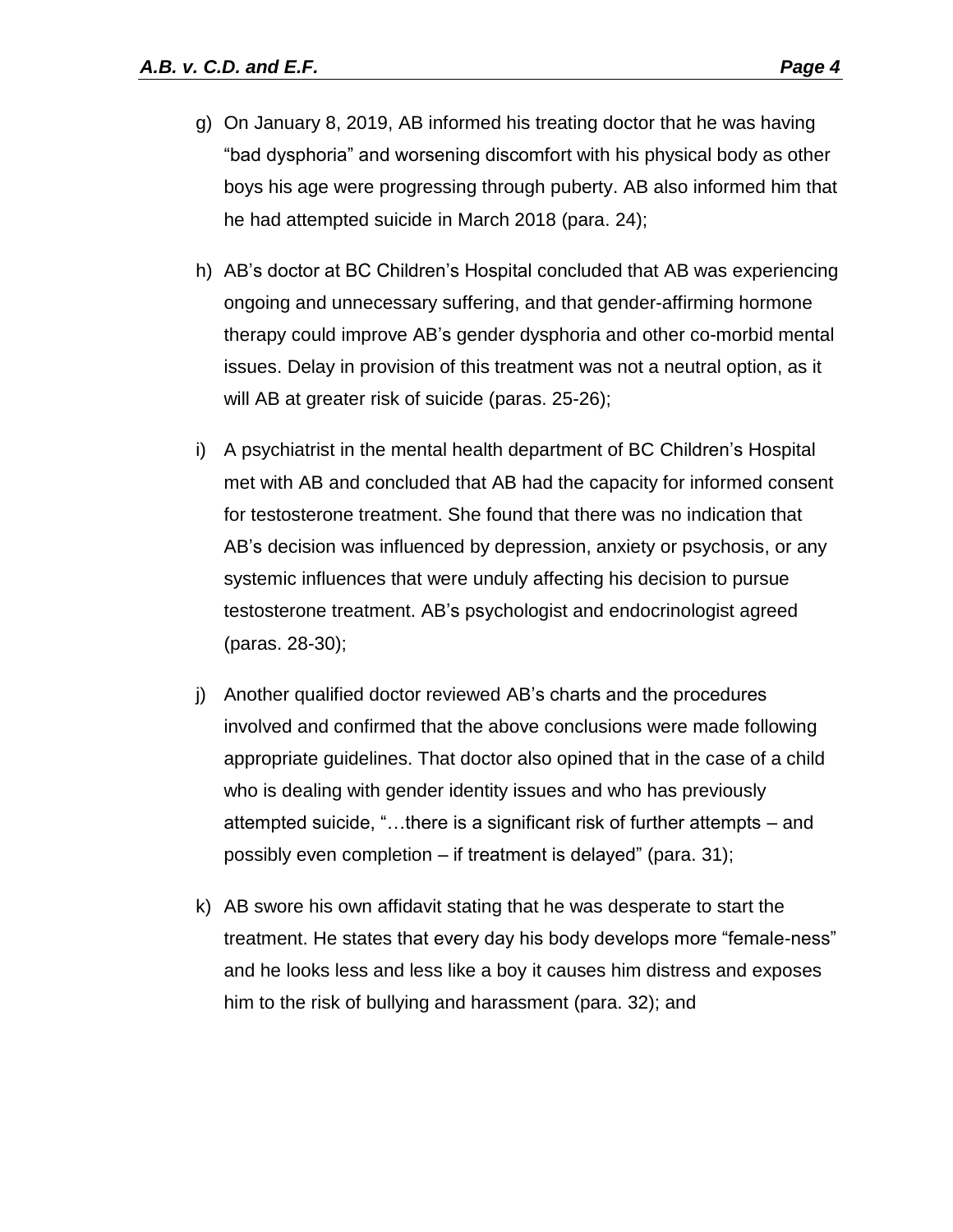l) AB's mother evidence included her belief that "If his treatment is put on hold, I am terrified that AB will conclude there is no hope and will take his life" (para. 33).

[8] Justice Bowden concluded that AB's hormone treatment should not be delayed further and that further delay may result in AB attempting suicide again. Justice Bowden was satisfied that AB fully understands the benefits and risks of the treatments recommended, has the capacity to consent, and that the recommended treatments are in AB's best interests.

[9] At paragraph 60, Justice Bowden concluded that "delaying hormone therapy for AB is not a neutral option as he is experiencing ongoing and unnecessary suffering from gender dysphoria."

[10] Mr. Justice Bowden granted AB's summary trial application, dismissed CD's application for an interlocutory injunction, and made a series of declarations and final orders that are relevant to the matter before me, including:

- 1. It is declared under s. 37 of the *Family Law Act,* S.B.C. 2011, c. 25 [*FLA*] that it is in the best interests of AB that:
	- (a) he receive the medical treatment for gender dysphoria recommended by the Gender Clinic at BCCH;
	- (b) he be acknowledged and referred to as male, both generally and with respect to any matters arising in these proceedings, now or in the future and any references to him in relation to this proceeding, now or in the future, employ only male pronouns; and
	- (c) he be identified, both generally and in these proceedings by the name he has currently chosen, notwithstanding that his birth certificate presently identifies him under a different name.
- 2. It is declared under the *Family Law Act* that: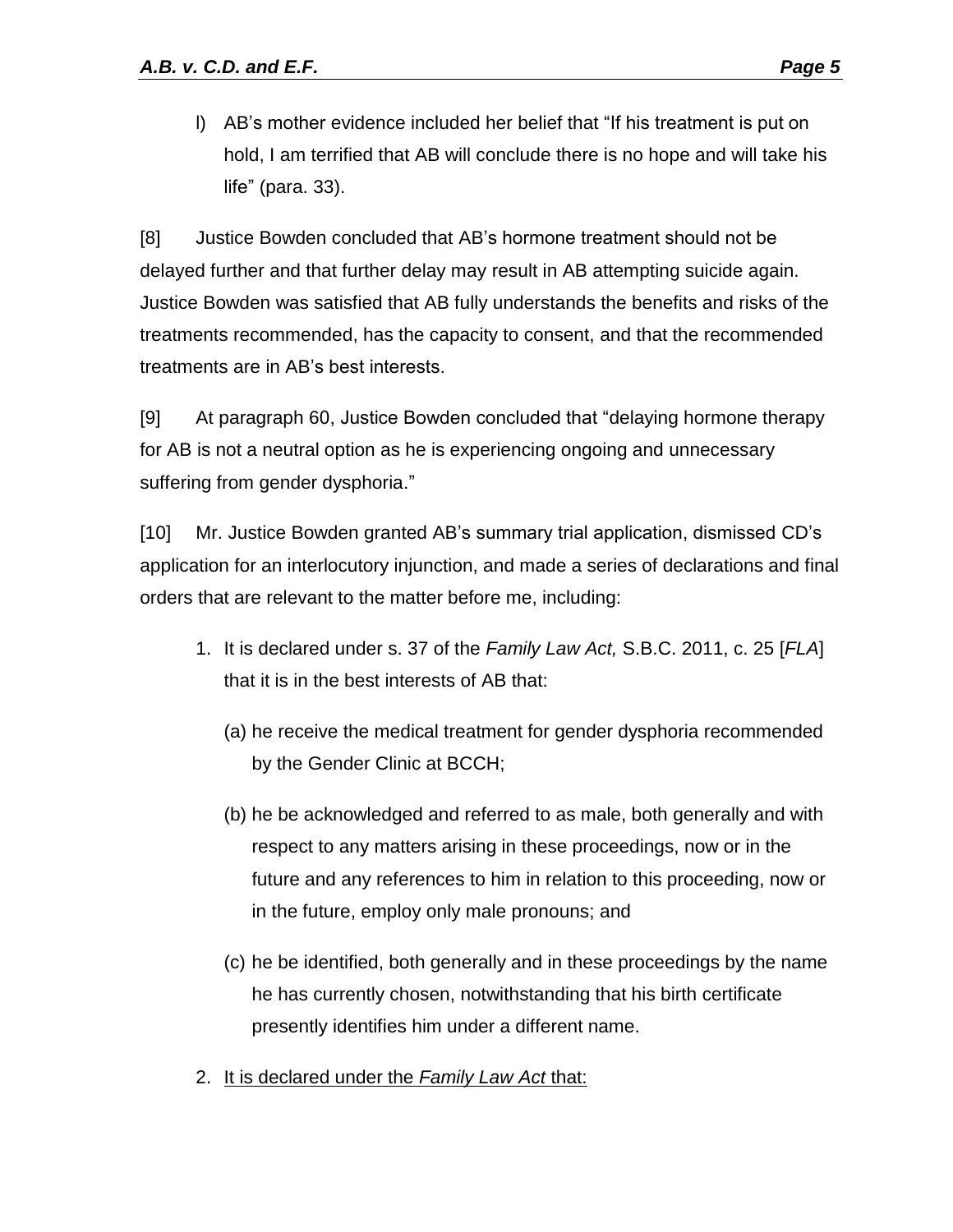- (a) AB is exclusively entitled to consent to medical treatment for gender dysphoria and to take any necessary legal proceedings in relation to such medical treatment;
- (b) Pursuant to para. 201(2)(b), AB is permitted to bring this application under the *Family Law Act* and to bring or defend any further or future proceedings concerning his gender identity; and
- (c) Attempting to persuade AB to abandon treatment for gender dysphoria; addressing AB by his birth name; referring to AB as a girl or with female pronouns whether to him directly or to third parties; shall be considered to be family violence under s. 38 of the *Family Law Act*.
- 3. AB is permitted to apply to change his legal name from that on his birth certificate to his chosen name and the consent of his mother or father for such change is not required.
- 4. AB is permitted to apply to change his gender pursuant to s. 27 of the *Vital Statistics Act*, without the consent of his father or mother.
- 5. In these proceedings, including all applications associated with the proceedings, the names of the applicant young person, his father and his mother shall be anonymized. The applicant young person shall be referred to as AB, his father shall be referred to as CD and his mother shall be referred to as EF

[Emphasis added.]

[11] CD has appealed those orders. That appeal has yet to be heard. Unless or until the Court of Appeal reverses any of the above declarations or orders, they are binding on the parties in this proceeding, and are not open to re-determination.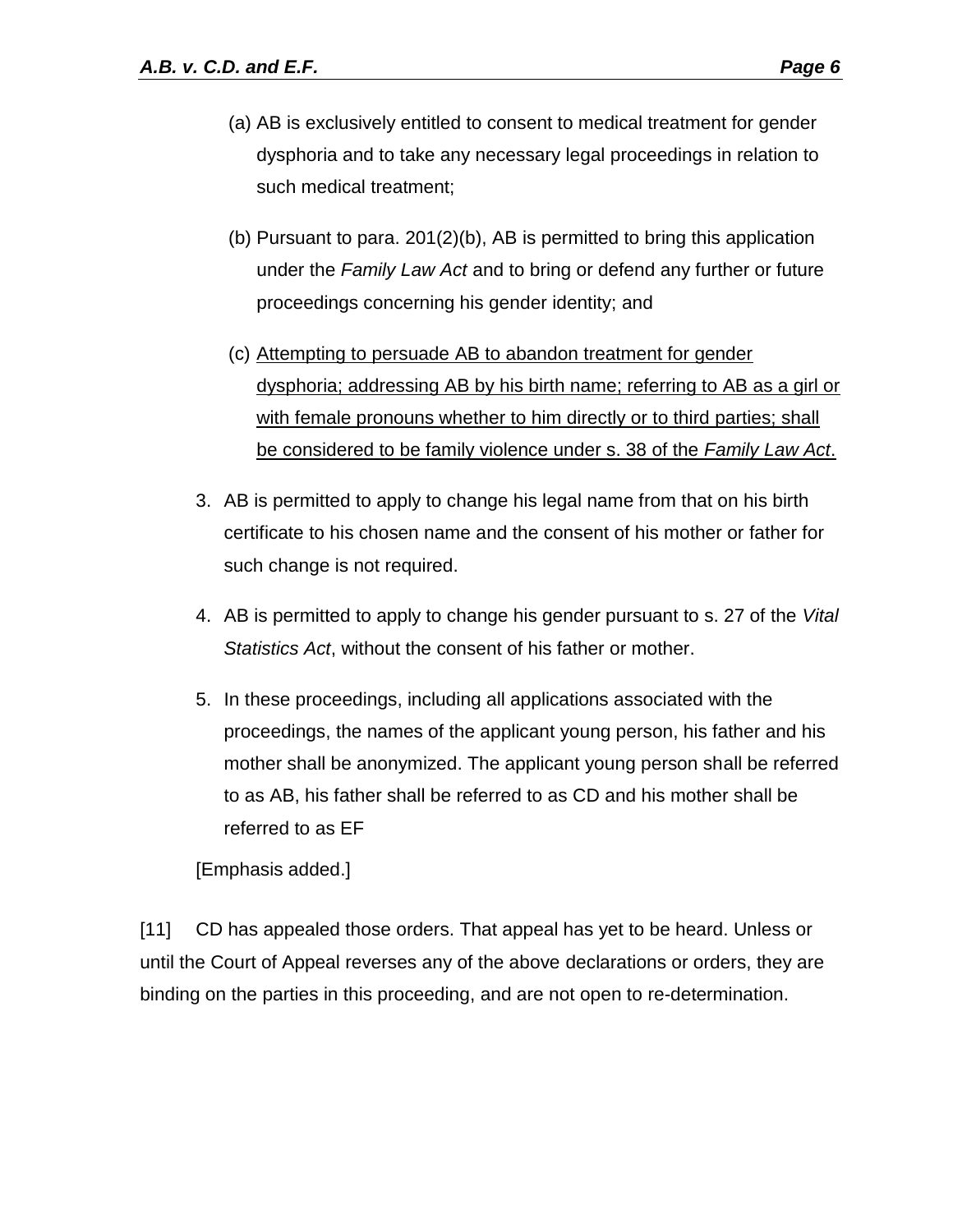#### **THE ORDER SOUGHT**

[12] In his amended application, AB seeks a series of orders that would restrain his father, CD, from publishing, speaking or giving interviews about AB's case and his medical records. The orders sought are extensive, and as drafted would prevent CD from communicating to anyone about this case or his position in the case other than to his legal counsel, the Ministry of Children and Families, medical professionals, or AB's mother EF, unless AB agrees to that communication or the court so orders.

- [13] I must therefore address two issues:
	- a) Whether a protection order restraining CD is warranted on the evidence; and,
	- b) If so, what the appropriate terms of such an order are.

[14] I will first address the test for the issuance of a protection order, I will then move on to the evidentiary basis for the orders sought, and determine whether a protection order is warranted in this case.

## **SHOULD THE COURT MAKE A PROTECTION ORDER?**

[15] AB seeks a protection order pursuant to s. 183(2) and s. 182(3)(a)(i) and (e) of the *FLA*. Section 183(2) gives the court jurisdiction to make a protection order if the court determines that family violence is likely to occur against an at risk family member, and s. 183(3)(a)(i) provides that the protection order may restrain a family member from communicating with that at risk person or another specified person. Section 183(3)(e) also authorizes this court to include in a protection order any terms or conditions it considers necessary to protect the safety of the at-risk family member or implement the order.

#### **Orders respecting protection**

**183** …

(2) A court may make an order against a family member for the protection of another family member if the court determines that

(a) family violence is likely to occur, and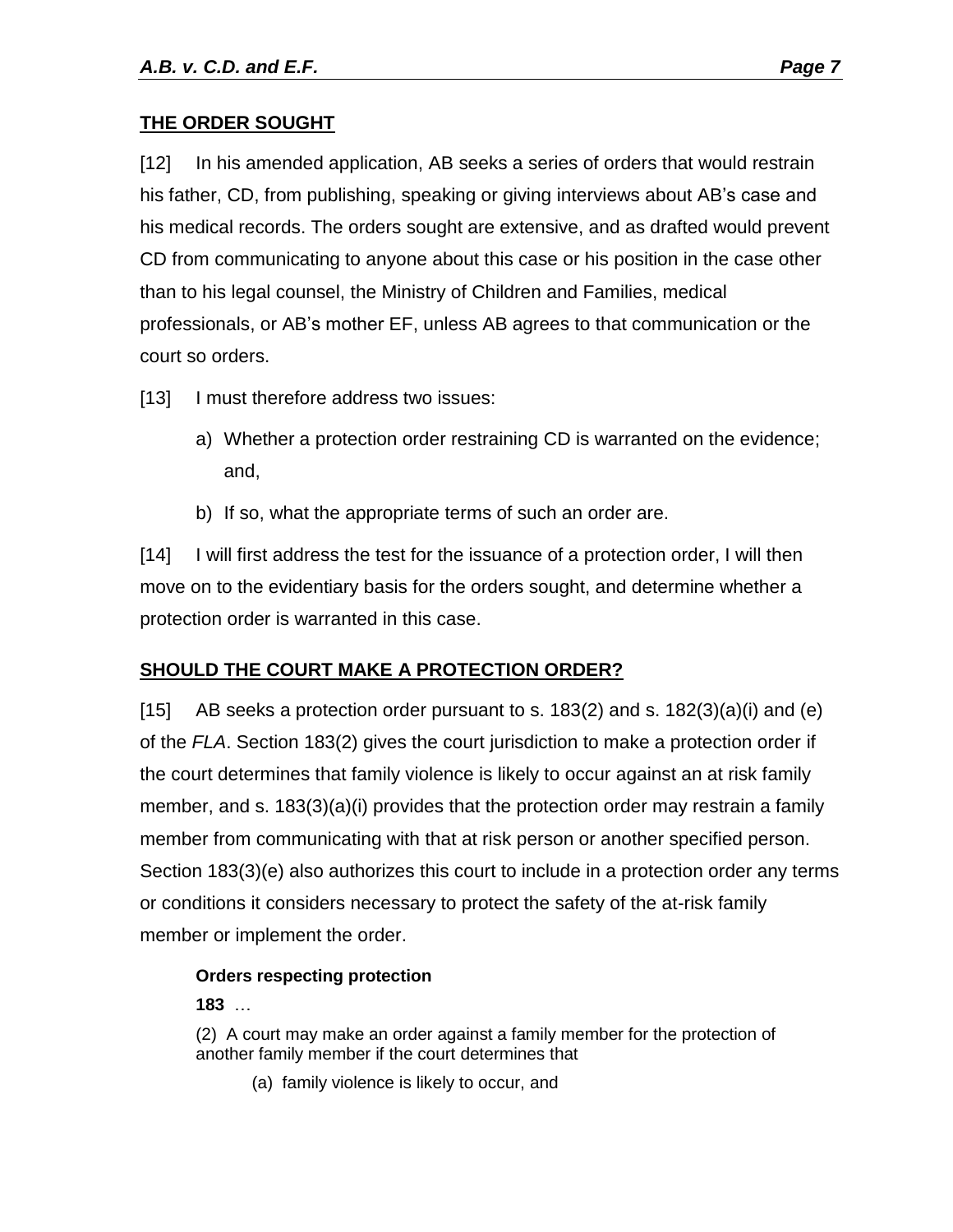…

- (b) the other family member is an at-risk family member.
- (3) An order under subsection (2) may include one or more of the following:
	- (a) a provision restraining the family member from
		- (i) directly or indirectly communicating with or contacting the at-risk family member or a specified person,
	- (e) any terms or conditions the court considers necessary to
		- (i) protect the safety and security of the at-risk family member, or
		- (ii) implement the order.

…

[16] Because AB is a child who is a family member, I must consider the factors set out at both s. 184 and s. 185. These factors include, among other things, an assessment of the history of family violence, whether it is repetitive or escalating, psychological harm, and the possibility of harm to children.

[17] The purpose of protection orders is to ensure that courts have the means of ensuring the safety of those who are at risk. The court must distinguish between mere unpleasantness and conduct that amounts to family violence. Where behaviour amounts to family violence, and in particular where the behaviour is escalating or repetitive, the court may make the necessary order to ensure the safety of the person at risk: see *Morgadinho v. Morgandinho*, 2014 BCSC 192 at paras. 59-67. The inquiry as to the risk of family violence is future oriented, but is informed by past conduct and future circumstances: *S.M. v. R.M.,* 2015 BCSC 1344 at para. 25.

#### **Is AB an at-risk family member?**

[18] The definition of an "at-risk family member" is found at s. 182 of the *FLA*. I find that AB is an at risk family member under that definition.

[19] Based on the evidence as well as the pre-existing findings of fact and law in this family law case, I find that AB is in a particularly vulnerable position given his age, his dependency on both his parents, his love for his father, his discomfort with his physical body, his risk of suicide, and his exposure to bullying and harassment.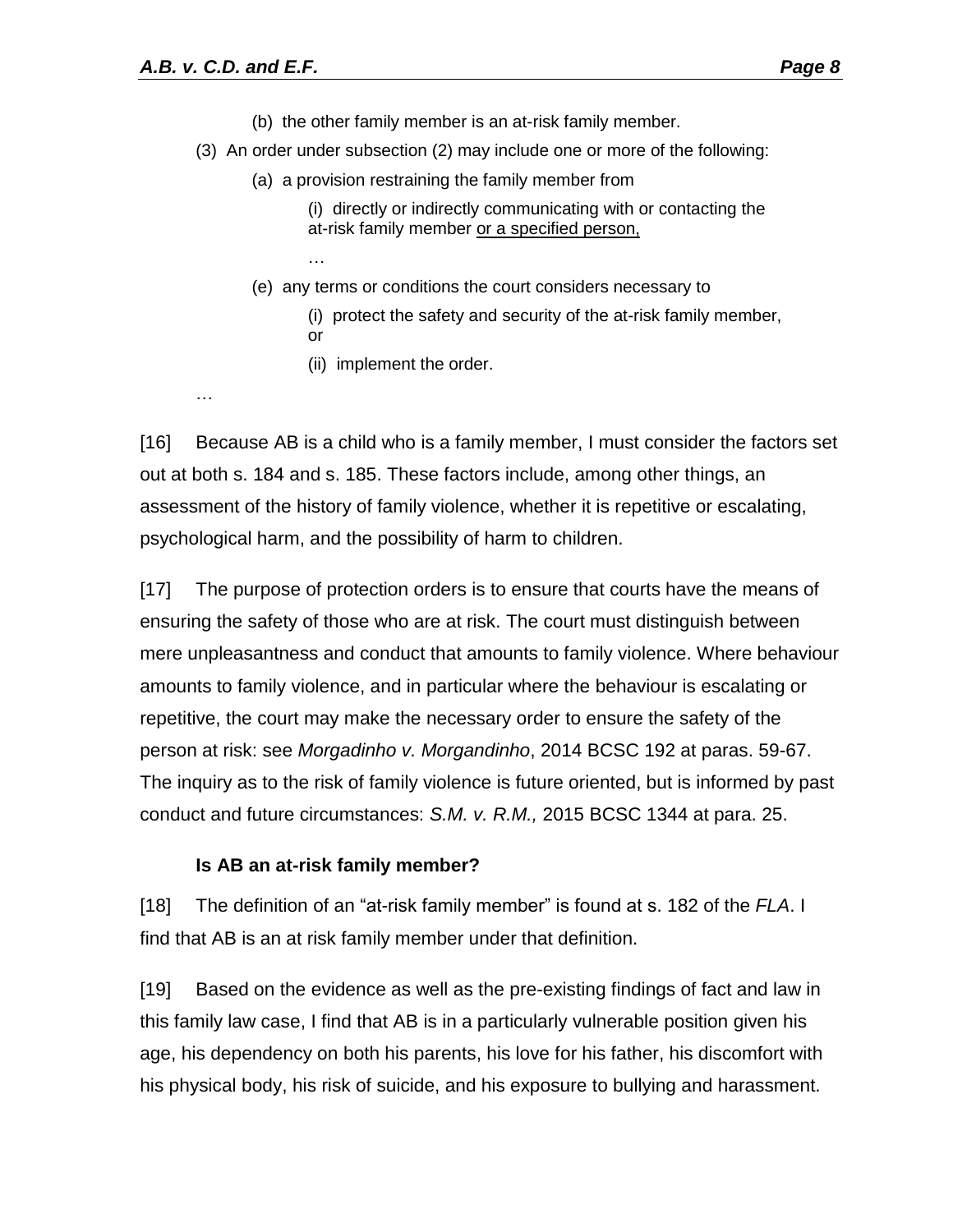#### **Is CD likely to commit acts of family violence against AB?**

[20] Family violence can take many forms. Family violence is defined in s.1 of the *FLA*, but that definition is inclusive and not exclusive. The inclusive definition of "family violence" recognizes that the risk of harm extends beyond the infliction of physical violence: *Morgadinho* at para. 59. I note that in particular, the definition encompasses psychological abuse in the form of harassment or coercion, and unreasonable restrictions or preventions of a family member's personal autonomy. In the case of a child, both direct and indirect exposure to such harm may constitute family violence.

[21] This Court has already determined that it is a form of family violence to AB for any of his family members to address him by his birth name, refer to him as a girl or with female pronouns (whether to him directly or to third parties), or to attempt to persuade him to abandon treatment for gender dysphoria. AB says that the evidence establishes that CD has done all of the above, and has continued to do so even after the Court found that these actions were contrary to AB's best interests and constitute family violence.

[22] In argument, the focus of AB's concern was CD's continued willingness to provide interviews to the media and social media outlets in which he identifies AB as female, uses a female name for AB, discusses AB's personal and medical information in detail, and expresses his opposition to the therapies AB has chosen.

[23] AB relies on a number of examples which he says establish CD's ongoing family violence against him.

[24] CD is quoted in two articles in the well-established online conservative newspaper, the Federalist: one just before Justice Bowden's decision on February 26, 2019, and one shortly thereafter on March 1, 2019. Those articles indicate on their face that CD was interviewed for those articles, and contain quotes from CD including the following in the March 1 article:

Throughout our interview [CD] continued to refer to his daughter as a girl, "because she is a girl. Her DNA will not change through all these experiments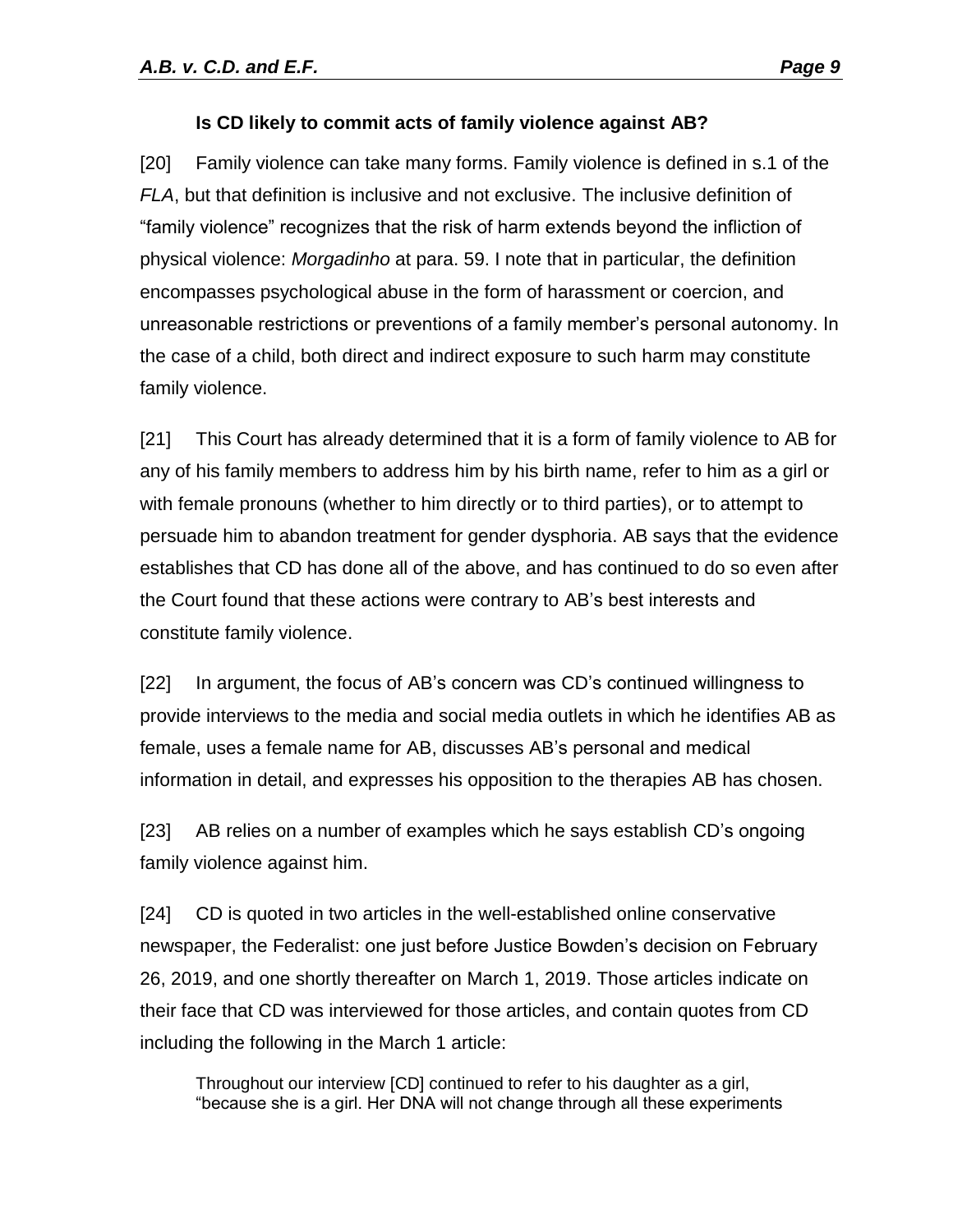that they do." [CD] understood that this statement might be construed as a violation of the court's interdict against "referring to [Maxine] as a girl… to third parties," but felt that he could not honestly take any other stand.

[25] The Federalist articles use the pseudonym Maxine, but also originally identified AB by his chosen name. They also contain links to materials in this family law case, including a full copy (not redacted for anonymity or marked as an exhibit) of a letter sent to CD on December 1, 2018 by AB's doctor discussing AB's decision to proceed with hormone therapy.

[26] The Federalist accepts and posts online comments on its website. Comments posted with respect to the February 26, 2019 article include personal and derogatory comments about AB, including statements that AB is mentally ill, and anticipating and even encouraging his suicide.

[27] After CD's second interview with the Federalist published after Justice Bowden's decision, the published comments included:

- ... Maxine should be told she is no longer welcome in the family home.
- So apparently trannies have a high suicide rate… is this a bad thing? Having difficulty seeing a downside here.

[28] CD has also been active in providing interviews and information about AB to a Langley-based organization known as Culture Guard. Culture Guard has posted interviews online with CD about AB and this case on January 24, 2019, and March 3, 2019.

[29] In those interviews, CD refers to AB as female, and expresses both his rejection of the permanence of AB's gender identity and his opposition to AB's chosen course of treatment. He discusses in detail AB's medical history, and trivializes AB's suicide attempt. CD expresses pleasure at the breadth of attention and publication his story is getting, and expresses hope that Breitbart and Fox News might also cover his story.

[30] CD's legal counsel, Mr. Dunton, has also provided interviews about this case on the Culture Guard website, and Culture Guard has been given copies of the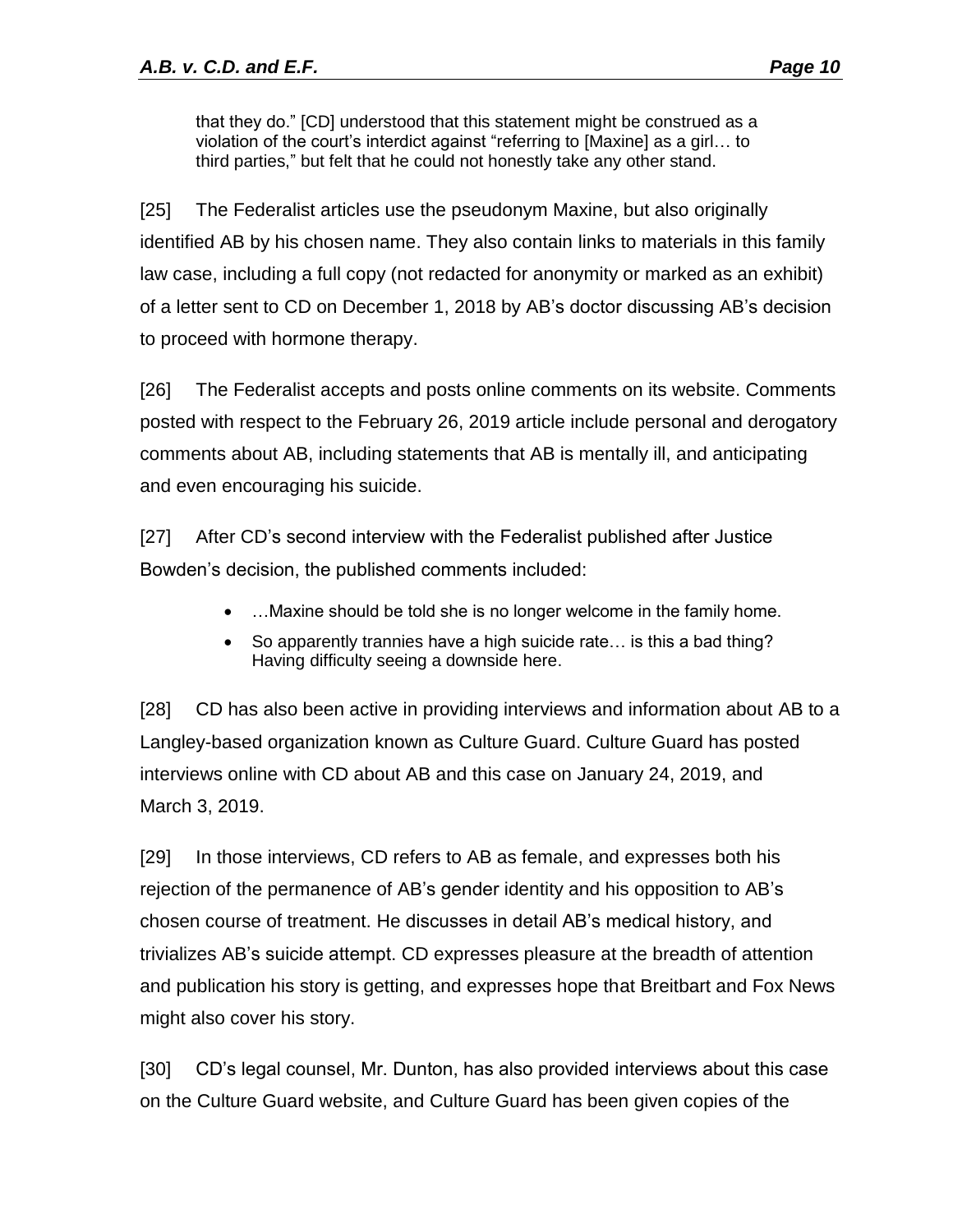pleadings and reasons in this case. I can only assume these have been authorized by CD.

[31] In February 2019, CD posted comments on Culture Guard's website about himself under his own name stating that he had agreed to be a keynote speaker in an event in March. He has also posted on Facebook in his own name regarding AB's case. I am advised that CD ultimately did not speak at that event, and that CD now understands that exposure of his name and image also publicly exposes the identity of AB contrary to existing orders of this court.

[32] In his direct evidence, AB describes his reaction to these posts. He states:

Those posts make me terrified that my father is going to go public in some way that will identify me and open me up to terrible bullying or violence. If he speaks in public "as my father" about me in my case, I will be "outed" and I can never go back in the closet.

My mom told me that there are also interviews with my father on the Culture Guard website but I cannot bear to watch them. It feels as if my dad is going behind my back and I feel really sad and disappointed that he is doing that. I am scared to watch the interviews.…

I believe that my father is associated with groups that hate trans people, including Culture Guard ….

I love my father. I want to have his name as my middle name. When I was born, I was given the middle name "[REDACTED]" as the female version of my dad's name. But I cannot be around him unless he respects who I am and my gender identity. It messes with my head and I cannot stand his berating me all the time.

I am concerned for my physical and emotional safety around my dad, and very worried what he will do.

[33] Culture Guard and its main spokesperson, Kari Simpson, are involved in fundraising for CD's legal expenses in this case and the related petition opposing AB's legal position in this action. Reported comments from Ms. Simpson frequently conflate CD and Culture Guard as the litigant. On March 1, 2019, after the release of reasons for judgement in this matter, the Culture Guard Facebook page read: "We are APPEALING!!" That post also links to the March 1, 2019 Federalist article. Below this post on the Culture Guard Facebook page are a series of public comments,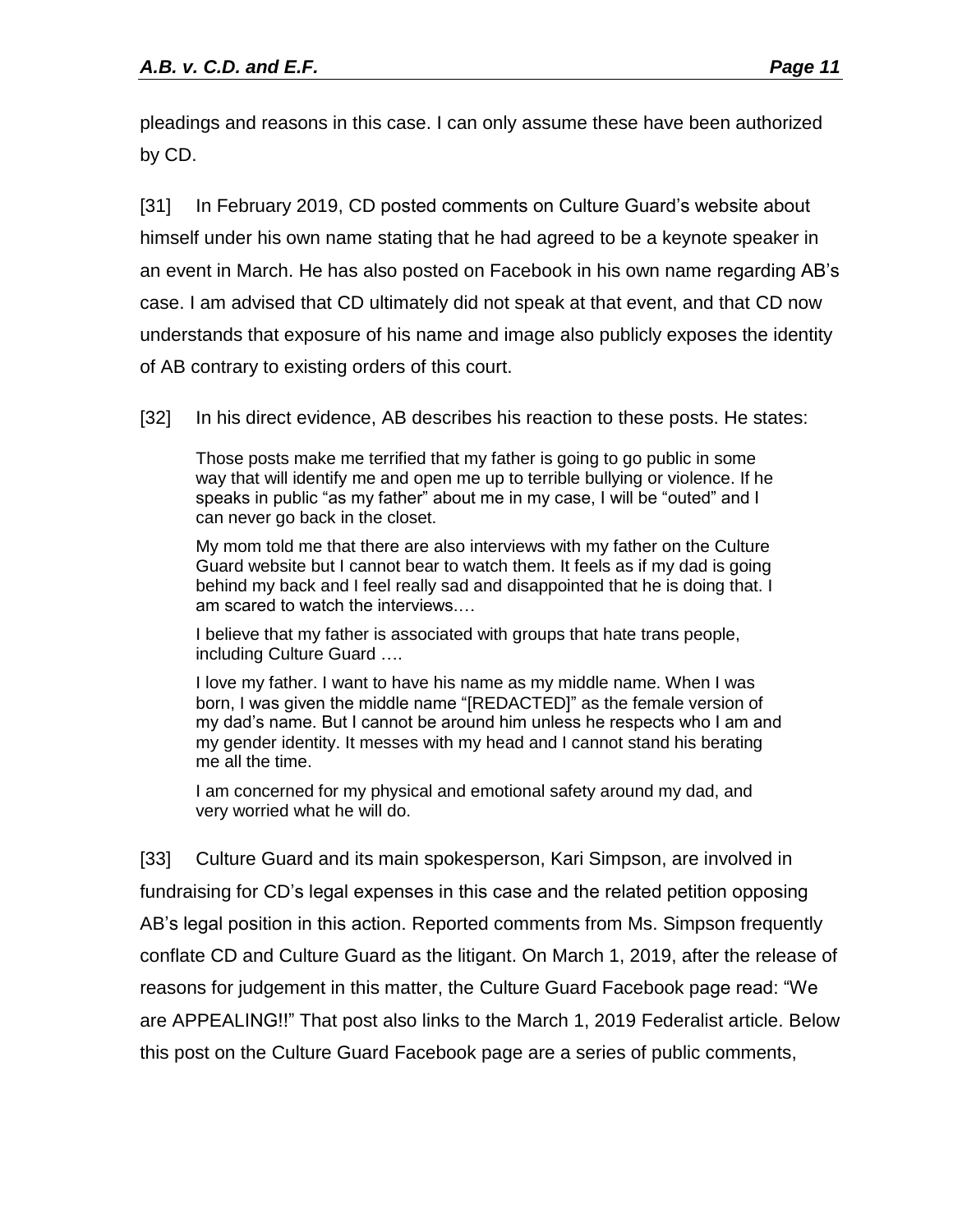including comments that advocate abduction of AB, disowning AB, and "post birth abortion."

[34] On the weekend of March 15-17, 2019, after the release of Justice Bowden's reasons, AB states in his evidence that CD sat him down to watch an online video with him while AB was staying with CD. The video was about "Maxine" which AB immediately recognized as the name CD uses to refer to AB in public interviews. AB told CD he did not want to watch the video, and went to his room.

[35] AB also says that over the course of the weekend, CD was unable to call AB by his chosen name or gender, and the visit ended prematurely and badly. The following Monday, CD wrote AB an email stating his love for AB but also blaming AB for CD's inability to speak with AB or spend time with AB. For example, the email says "I am so sorry you have put me in this position," and says that CD had to cancel planned summer vacation time with AB because CD is unable to comply with "your court ordered demands."

[36] CD says that the above evidence does not establish that his actions are or have been harmful to AB in any way, and that his conduct has not breached any orders of the court.

[37] With respect to the specific conduct AB alleges, CD says that AB's evidence of the Federalist and Culture Guard interviews are hearsay and so cannot be considered by the Court in relation to this protection order.

[38] However, I am not concerned with the truth of what CD has said in those interviews, but with the words having been said at all. The videos are with CD and there is no issue as to their authenticity. While the Federalist articles are not sworn evidence of CD's statements, they are statements against interest on the part of CD, and are reliable enough to be admitted for the purposes of this family law proceeding concerned with the best interests of AB (see *S.M.A. v. R.E.W*., 2015 BCPC 34 at paras. 56-58 with respect to the admissibility of hearsay evidence in family law proceedings). Had CD given his own evidence that he did not make the statements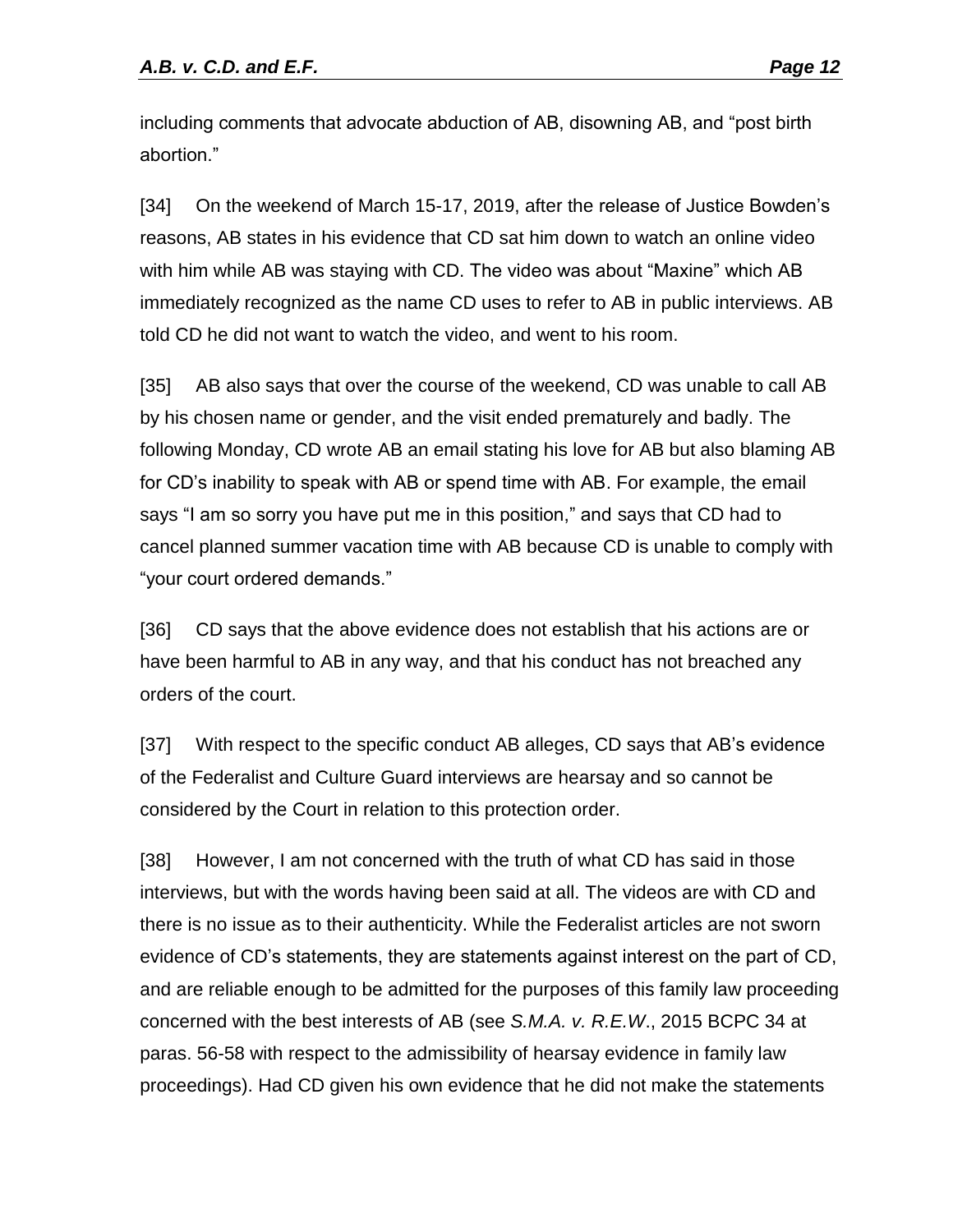quoted in the Federalist, I would have preferred his direct evidence over that of the unsworn accounts of his statements in the articles. However, CD does not disavow the statements or quotations attributed to him, and says only that he did not intend to disobey any court orders.

[39] CD denies that he gave the December 1, 2018 letter to the Federalist, However, he does not account for how a letter addressed to him was provided to the Federalist. Rather he argues there is no proof that the doctors involved in AB's care did not provide it. He also says it is not AB's medical information because it was addressed to him and related to his parental rights. While I accept that CD may not have directly provided this letter to the Federalist, I find he must have been the original source of the publication of that letter though a third party. I also find that the letter primarily pertains to AB's private medical information.

[40] With respect to AB's evidence that CD tried to get AB to watch a Culture Guard video about AB, CD simply says that he did not "sit [AB] down" to make AB watch a video about this court case. He argues AB is too old to make him sit down. He agrees that he was watching "a video about parental rights in the context of child gender transition" and in argument acknowledges that AB left the room when he realized what the video was about.

[41] CD implies that AB's sworn evidence should not be relied upon and argues that others have pressured and co-opted AB such that AB is not speaking for himself. In defence of advancing his dispute with his child so publicly, he says that this is not a dispute with his child so much as with "activists" that want to take away his parental rights.

[42] I have no evidence before me to support this implication. To the contrary, I have the findings of Justice Bowden that AB is able to make his own decisions in relation to his chosen treatment and his gender identity on the basis of substantial evidence, including medical evaluations. AB is represented by his own counsel in these proceedings and has sworn his own affidavits.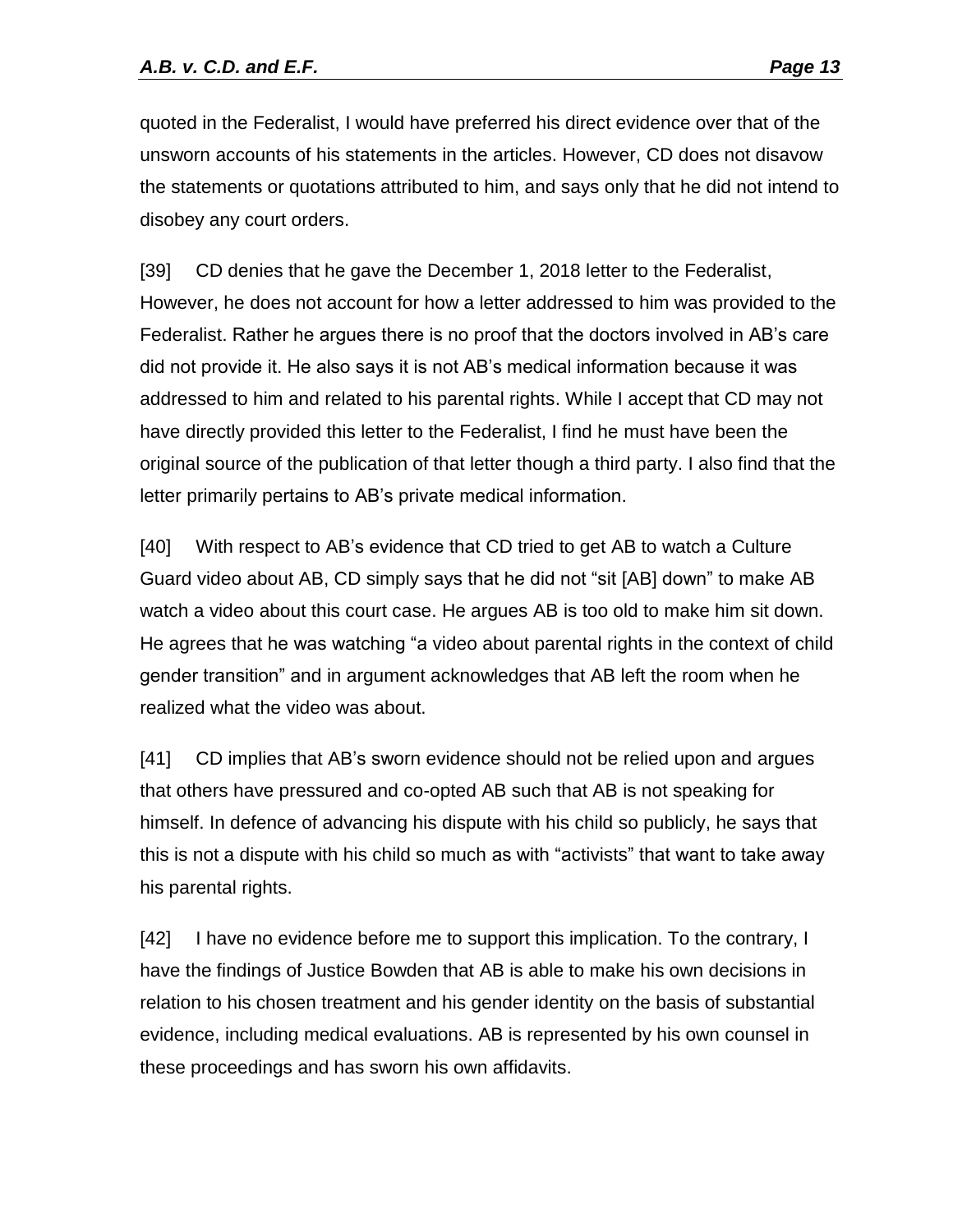[43] Unlike the situation in *B.(R.) v. Children's Aid Society of Metropolitan Toronto*, [1995] 1 S.C.R. 315 paras 83-85, which CD relies upon to support of his position that parents must have freedom of choice to support their children when their children are unable to assert themselves, I have no evidence here that AB *is* unable to assert his rights to security of the person. Indeed, that is the very nature of AB's successful claim.

[44] Finally, CD says that even if the conduct AB alleges is established, this does not amount to family violence or harm to AB. Essentially his position is that as long as CD obeys the Court's orders regarding anonymizing AB in his public comments, AB is not harmed by his publicly expressed concerns or comments regarding AB's chosen gender identity and medical treatment.

[45] I reject this assertion because the risk to AB is not simply a risk that AB can be identified through CD's public opposition to AB's position. The risk to AB that I must consider is how CD's public and private statements has and will affect AB directly.

[46] On all the evidence, I find that CD's conduct both before and after the determinations made by this Court indicate that he is likely to continue to engage in conduct that constitutes family violence against AB, including through conduct already determined to be family violence by this court, and the publication and sharing of deeply private information that is harmful to AB.

## **Freedom of Expression and the Open Court Principle**

[47] Because CD has pursued his case against AB and AB's care providers publicly, restraining CD from this conduct will also restrict CD's freedom of expression not only within his family but more broadly.

[48] No constitutional challenge has been made by CD to s. 183(a)(i) which expressly provides for restraining the communications of a parent. Indeed, CD agrees that that provision in most cases will not raise a constitutional issue.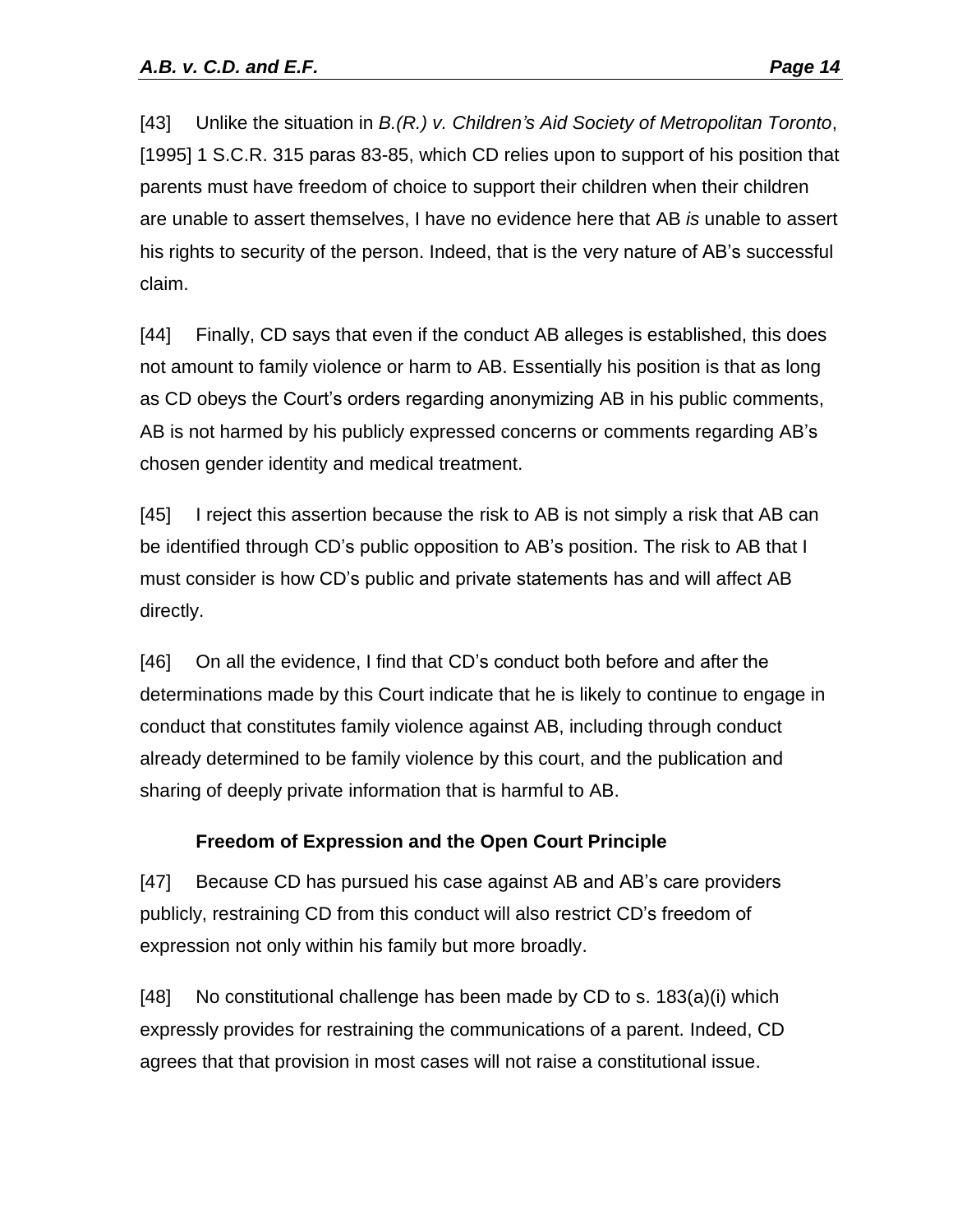However, in this case he says his freedom of thought and speech will be compromised by the orders sought, as will his rights as a parent.

[49] CD's rights as a parent are necessarily guided and constrained by the *FLA*  and orders of this Court. His rights do not include harming his child.

[50] Neither is CD's freedom of belief engaged by the orders sought. There is no requirement that CD change his views about what is best for AB. It is only how he expresses those views privately to AB and publicly to third parties that is affected.

[51] While I reject CD's argument that this engages the same constitutional analysis as a publication ban that applies to third party media, I do accept that the protection order sought in this case requires some consideration of the necessity of the order sought by AB, and the proportionality of the constraints it would impose on CD's freedom of expression.

[52] This is not the first time that a parent's freedom to express their views publicly has sought to be constrained for the protection of their child. While there is no direct case law on point in the context of a protection order, courts have grappled with similar circumstances in the family law context under different statutory regimes and different causes of action.

[53] In *A.T. v. L.T.H.*, 2006 BCSC 1689, Madam Justice Gray considered an application by a father to enjoin the mother of their children from posting allegations about him and the child on the internet. The mother had been unsuccessful at trial in establishing that the father had sexually abused the child. She nevertheless continued to believe this to be the case, and turned to the internet to garner support for her situation. She posted information which described the alleged sexual abuse by the father, providing both particulars of the alleged abuse and personal details of the child. The father objected, and applied for an injunction restraining the mother from publishing certain information in various places, including the internet.

[54] Justice Gray issued an injunction restraining the mother from posting this information. She found that the publication of the information constitutes an invasion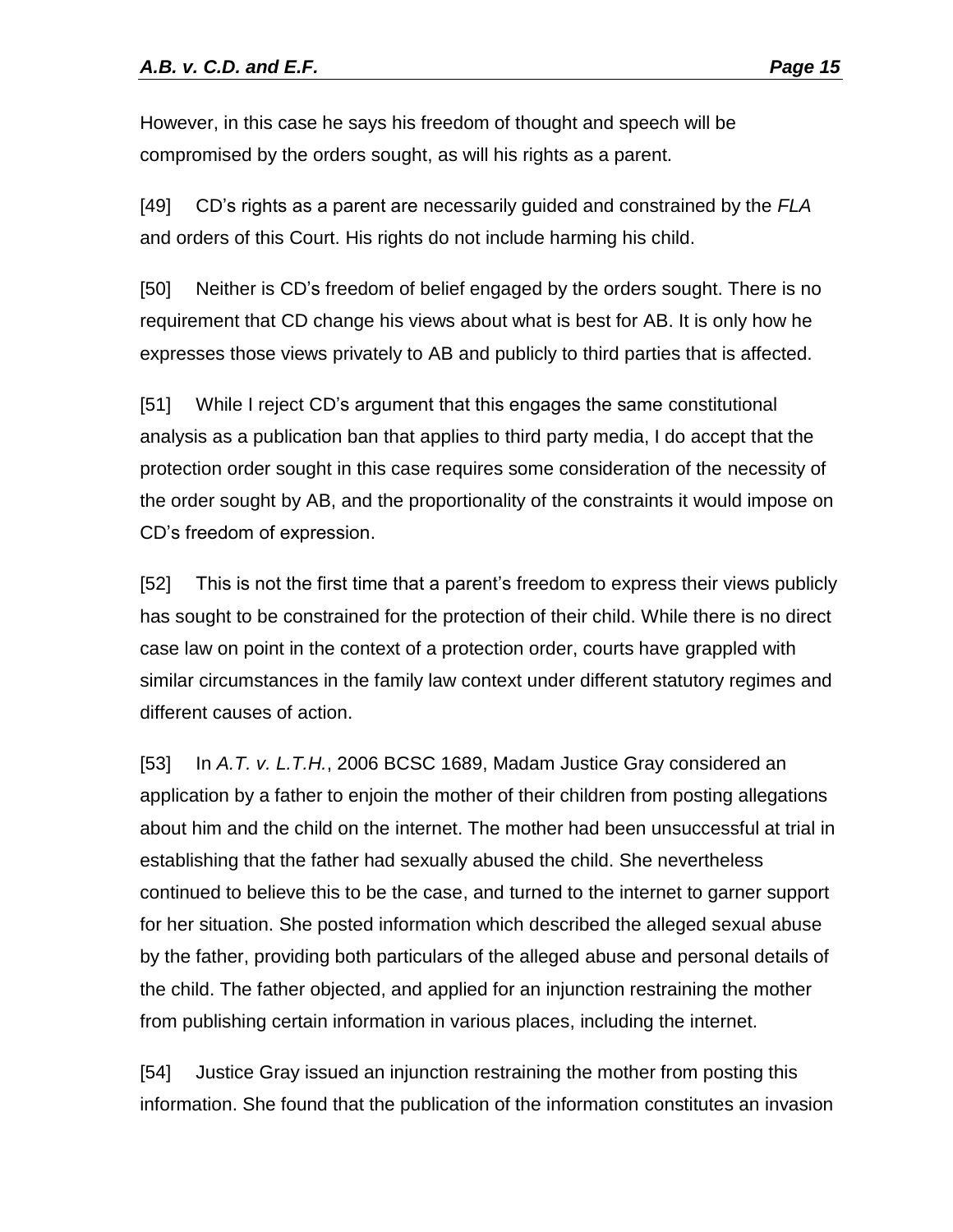of both the child's and the father's privacy, and the stigma and harm associated with this intrusion was likely irreparable.

[55] With respect to the effects of such an injunction on the mother's freedom of speech, Justice Gray found that the restraint resulting from an interlocutory injunction was reasonable, so long as the mother was not constrained from advancing her position lawfully in court and with governmental and health care professionals, and with adult members of her family.

[56] Justice Gray dismissed the mother's concerns that stifling her public speech would stop her from obtaining the public support that she saw as necessary to succeed in her further law suits. Justice Gray reminded the parties that "The decisions of this court concerning that relationship are based on evidence and the law, not public pressure": see para. 52.

[57] CD seems to have forgotten this fundamental nature of our family justice system. Repeatedly, he argued that his ability to speak publicly about AB was necessary to advance his position that his parental rights should not be abrogated. However, the decisions of this Court are made on the evidence before it, and the law as it stands. Making AB the public centrepiece of CD's parental rights cause will not change this Court's views of that evidence, and will not help AB. Indeed, the evidence is that CD's public campaign is harming AB.

[58] As in *A.T. v. L.T.H.*, I find that the balance of the values at issues in this case favours the protection of the safety and security of AB. The best interests of the child and the child's protection from family violence is a paramount consideration in family law matters.

[59] I note that a similar order was also made by this Court in *R.W. v. P.C.*, 2015 BCSC 748. In that case, a mother posted to the internet images of her children and a description of her "personal journey through the relationship" in which she accused the father of abuse. Mr. Justice Abrioux used the *RJR-Macdonald* test to grant an injunction that is analogous to the protection order sought in this case.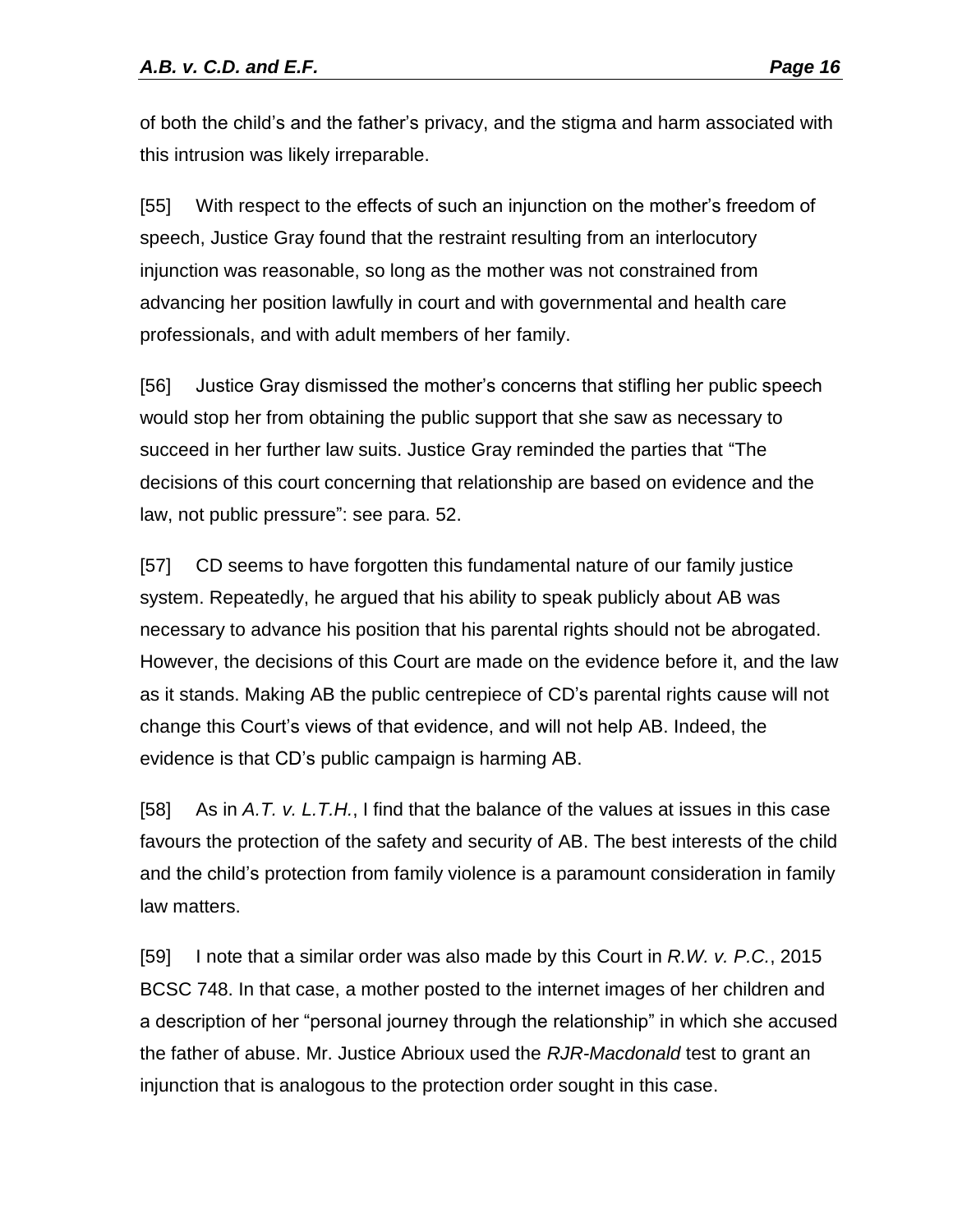[60] In *S.L.C. v. C.J.R.C.*, 2016 BCSC 656, at para. 134, Justice Gray comments that it is a "course of wisdom" to limit the distribution of information, including even reasons for judgment and orders where they may have an effect on the privacy of a child: "A parent is expected to act in the best interest of the children, and so may be criticized for distributing the Court's reasons for judgment inappropriately, such as to children and neighbours."

[61] Although none of the above cases consider the use of a protection order under Part 9 of the *FLA* to restrain the conduct and communications of a parent to prevent family violence to a child, I find that this is the appropriate tool in this case. I therefore am not required to consider whether there is a common law cause of action that might also give rise to the basis for an injunction restraining CD's conduct. Nor need I consider this Court's inherent jurisdiction or *parens patriae* authority.

[62] In coming to this conclusion, I am also aware of the admonition of our Court of Appeal in *Chellappa v. Kumar*, 2016 BCCA 2, that parties do not have the right to insist that family proceedings and information revealed in them remain private simply because it is a family matter. That decision establishes that a risk of significant harm must be established before such an order should issue (in that case a conduct order).

[63] I find that a significant risk of harm has been established to AB by CD's conduct.

[64] To go back to the principles of necessity and proportionality, I find that it is necessary to restrain CD's public expression to protect AB from harm. I also find such an order is proportionate. As between protecting AB from the harm and the family violence of a public denial of his gender identity by his father, and allowing his father to speak publicly about his parental rights as they concern this deeply private aspect of AB's innermost thoughts and feelings, the balance strongly favours the protection of AB.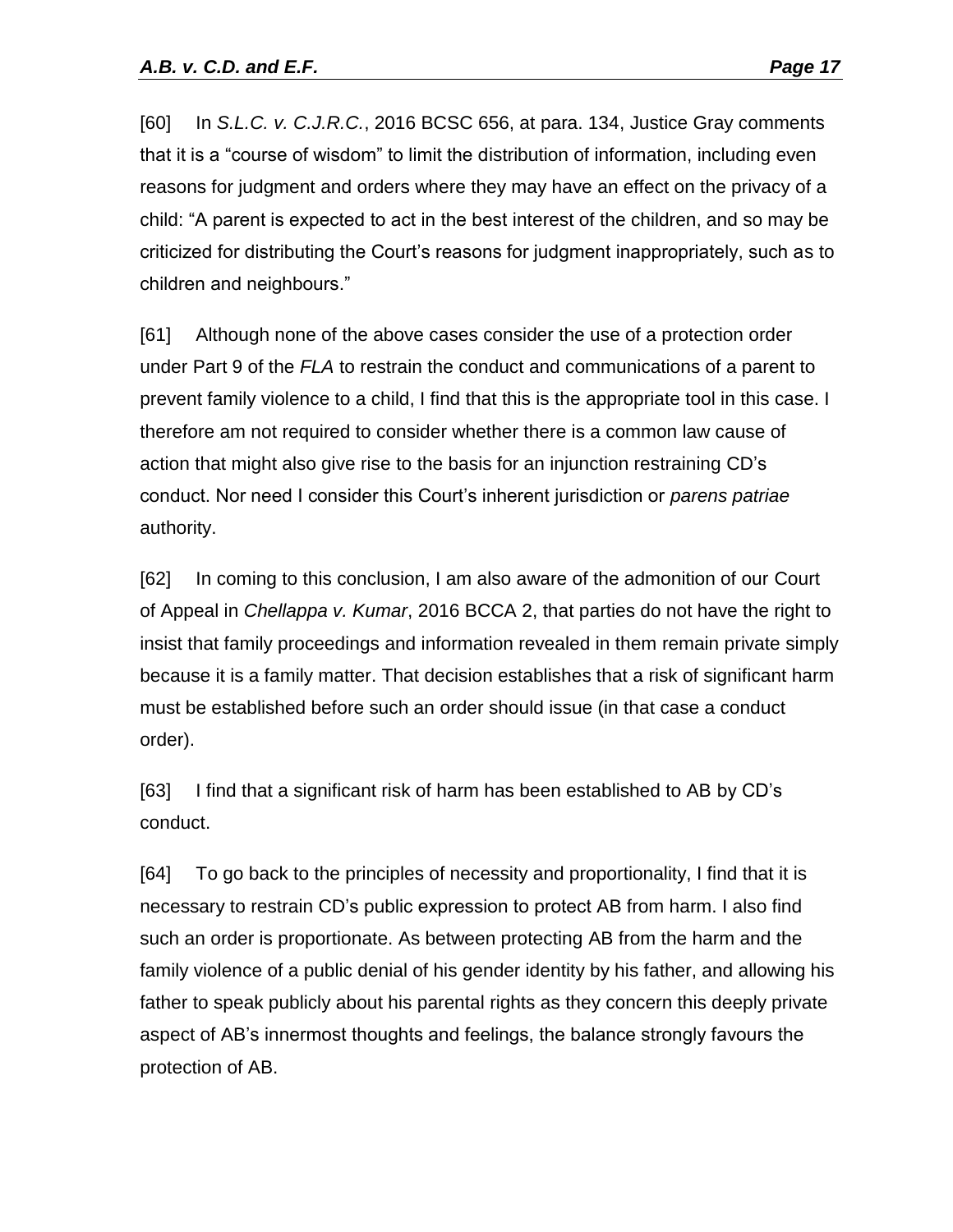#### **CONCLUSION**

[65] The protection order that AB is seeking essentially prevents CD from committing acts declared to be family violence against AB. While the existing order identifies what is in AB's best interests and identifies certain conduct as family violence, it does not expressly require CD to refrain from doing acts that cause that harm.

[66] AB also seeks protection from his father's public discussion of his case, including his gender identity and his private medical records. I have found that CD has and continues to publish and share AB's personal information. In this case, the personal information CD is sharing is related to AB's gender identity, an area of great sensitivity and vulnerability for AB. He is doing so without AB's consent, and over AB's objections.

[67] Furthermore, the people and organizations CD chooses to share his views with are those that AB views as being fundamentally opposed to his right to choose his gender identity. What is worse is that in the course of doing so, CD has also publically shared information and made lighthearted comments about AB's depression and suicide attempts.

[68] I find that CD's sharing of AB's private information has exposed his child to degrading and violent public commentary. CD has nevertheless continued to support the media organizations posting this commentary with additional interviews, and has expressed a desire for further opportunities to do so.

[69] I find that CD is using AB to promote his own interests above those of his child, by making AB the unwilling poster child (albeit anonymously) of CD's cause.

[70] I find that this conduct puts AB at a high risk of public exposure and acts of emotional or physical violence, in the form of bullying, harassment, threats, and physical harm, including self-harm.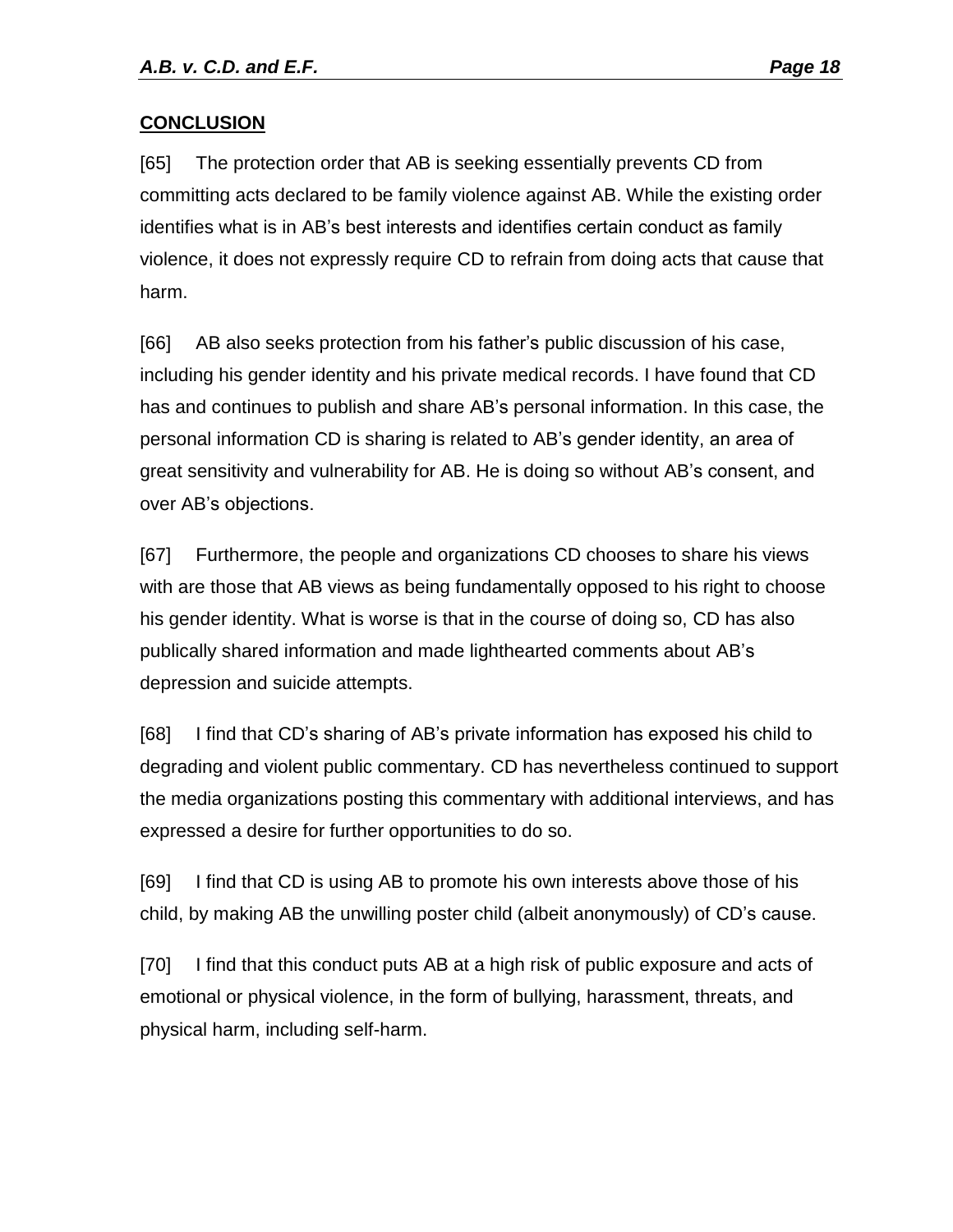[71] I find that CD's attempts at anonymizing himself and AB do not immunize AB from the harms associated with this publicity or the commentary arising from it. AB knows that his father, the public commentators, and online posters are all talking about him.

[72] AB is further harmed by the fact that it is his own father, whom he loves, who appears to be publicly rejecting his identity, perpetuating stories that reject his identity, and exposing him to degrading and violent commentary in social media.

[73] CD has not been deterred by AB's requests, or even by his litigation. While I accept that CD does not agree with AB as to what is in AB's best interests, he has been irresponsible in the manner of expressing his disagreement and the degree of publicity which he has fostered with respect to this disagreement with his child. I find that AB is highly likely to continue to be exposed to family violence if an order under s. 183 is not made with respect to his father's behaviour.

[74] In conclusion, I find that AB is an at-risk family member who is highly vulnerable. I find that his father's expressions of rejection of AB's gender identity, both publicly and privately, constitutes family violence against AB. Finally, I find that CD's conduct in this regard is persistent and unlikely to cease in the absence of a clear order to restrain it.

[75] I therefore find that AB has established that he requires a protection order. I now must turn to what the appropriate terms are for such an order.

#### **SCOPE OF ORDER**

[76] In *A.T. v. L.T.H*., Justice Gray suggested a number of factors that should be considered in defining the scope of the order she made in that case. Those include:

- a) the length of any such order;
- b) who it should apply to; and
- c) the scope of the communications it should affect.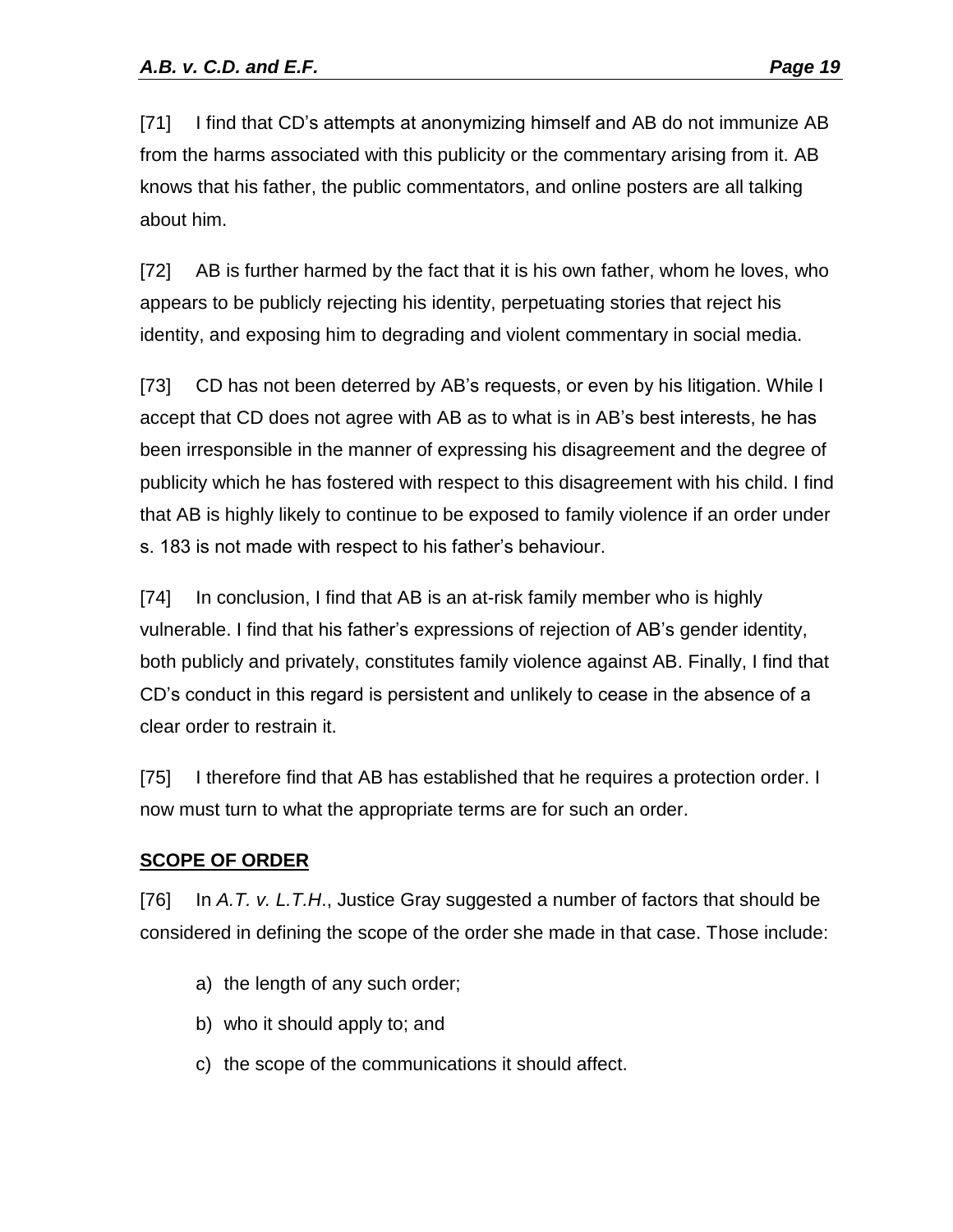[77] The default term of any protection order under Part 9 of the *FLA* is one year: s. 183(4). AB is content with that term, and does not seek to make the term longer than that, subject to his right to apply for an extension if required. I agree that this is an appropriate term.

[78] I must also consider whether the protection order should restrain only CD, or whether it should apply more generally. Unlike injunctions that commonly apply not only to the person they name but also to all others with notice, protection orders are a specific statutory tool to restrain family violence by family members. Only CD has been alleged and found to have engaged in family violence creating a risk of harm to AB. The protection order will therefore be against him alone.

[79] The scope of the communications constrained by the order is more difficult. It must be tailored to the harms and family violence that AB requires protection from, and should not restrain communications or conduct that is not harmful to AB.

[80] AB and his mother, EF, say that although they have tried to suggest a more tailored order, nothing short of a complete prohibition on CD speaking to anyone about AB's case or medical records, without AB's consent, will adequately protect AB. They say that the evidence establishes that even when CD himself does not publish information, he is the source of other publications of AB's deeply personal information, and so all third party communication should be restrained. They would exclude from this requirement CD's communications with EF and with medical professionals, and of course his legal advisors. They would also suggest that an order of the Court could allow additional communications.

[81] I believe a more specific order is possible and required.

[82] I begin with conduct that has already been declared by this Court after summary trial to be family violence. This includes attempting to persuade AB to abandon treatment for gender dysphoria, addressing AB by his birth name, and referring to AB as a girl or with female pronouns, whether to AB directly or to third parties and publicly. This Court's declaration that this conduct is harmful to AB and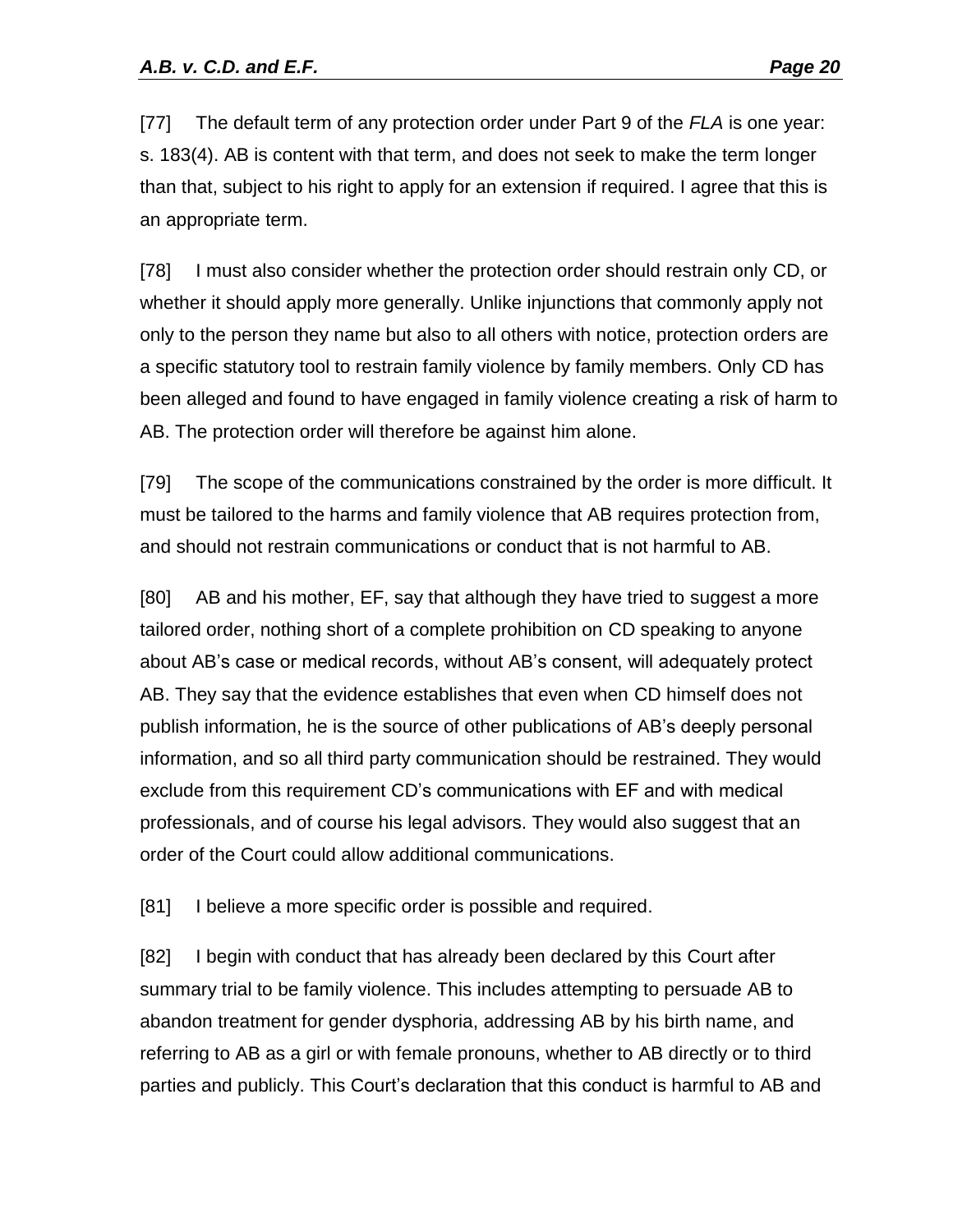constitutes family violence has not been enough to restrain CD from engaging in that conduct. I consider that the continuation of this conduct must therefore be restrained in the protection order.

[83] I would add for clarity (although I consider it implicit in the existing order) that exposing AB to videos and other materials that question whether his gender identity is real or the treatments he seeks are in his best interests, is an attempt to persuade AB to abandon treatment. While those arguments may be properly advanced in court, they are harmful when made to AB by his father.

[84] I also find that the existing orders are no longer sufficient to ensure that CD does not do further harm to AB by exposing AB to the above behaviours from third parties, and to bullying and harassment, through CD's dissemination of AB's personal and private information to the public more broadly.

[85] The key information that CD must be restrained from sharing is commentary, information or documentation about AB's sex, gender identity, sexual orientation, mental or physical health, medical status or therapies. Because CD was unclear on this point in argument, I clarify here that the order would preclude sharing letters from AB's doctors written to CD about AB's gender dysphoria or his proposed treatment.

[86] This would allow CD to speak publicly and to third parties, for example, about when he will be attending court, or to speak to AB's teachers or extended family about how AB is doing in school without reference to the above topics.

[87] I have considered whether this restriction should apply only to specified persons, as authorized by s. 183(3)(a)(i) of the *FLA*, or whether a broader order is required pursuant to s. 183(3)(c) to protect AB's safety and security.

[88] In this case, it is possible to identify the persons and organizations that CD has spoken to thus far in contravention of AB's declared best interests, with the intention and knowledge that his comments would be made public. Furthermore those persons and social media organizations, with knowledge of the Court's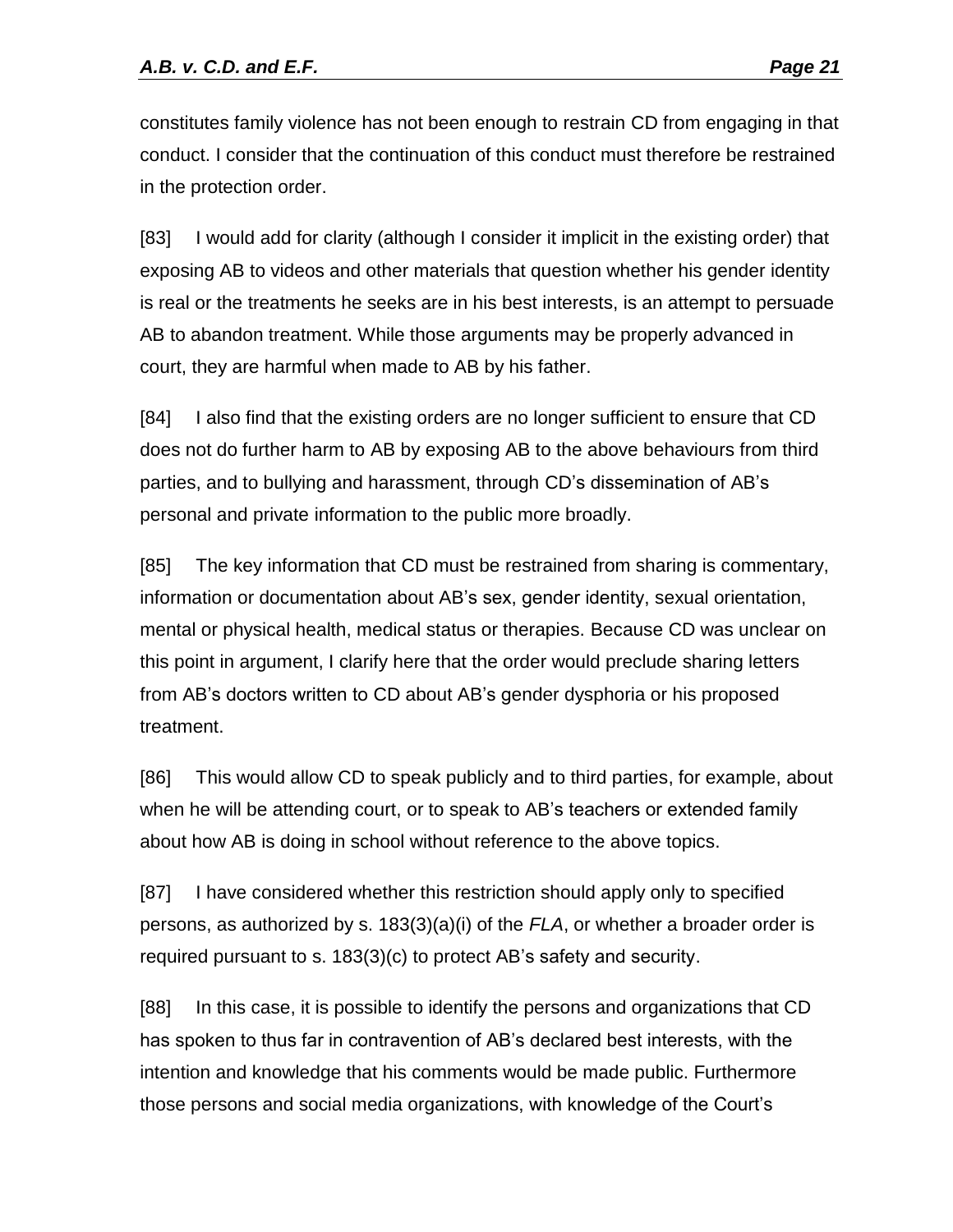previous orders, have continued to misgender AB and to publish degrading and violent comments about AB.

[89] However, CD has also expressed a hope that additional news outlets might also cover "his" story. In addition, there is evidence that CD is sharing information with third parties that is eventually making its way to these publications. As a result, an order limited to these persons or news organizations is not sufficient to protect AB's safety and security from CD's conduct in this regard.

[90] I would exclude from the scope of this order communications by CD to his counsel, as well as to his own or AB's medical professionals. Communications with EF, and legal counsel retained on this file and on CD's Petition, shall also be permitted.

[91] CD shall be free to communicate to the court with respect to AB's sex, gender identity, sexual orientation, mental or physical health, medical status or therapies through submissions, pleadings or affidavits, but these materials may not be shared with third parties. In other words, the protection order shall not restrict what can be filed or said in court, but shall restrict what can be shared from the court file or said outside of court.

[92] In *A.T. v. L.T.H*., Justice Gray permitted strictly private communications with family members, subject to a copy of the injunction order being provided to them. I have given serious consideration to this option, but as this is a protection order applicable to CD and not an injunction order, service of the order would not necessarily provide the level of protection required to prevent further dissemination of the information. In addition, CD has not explained who in his support network provided AB's medical information to the Federalist. Finally, I am concerned that AB not be exposed to hearing his father's comments about his sex, gender identity, sexual orientation, mental or physical health, medical status or therapies through other extended family members.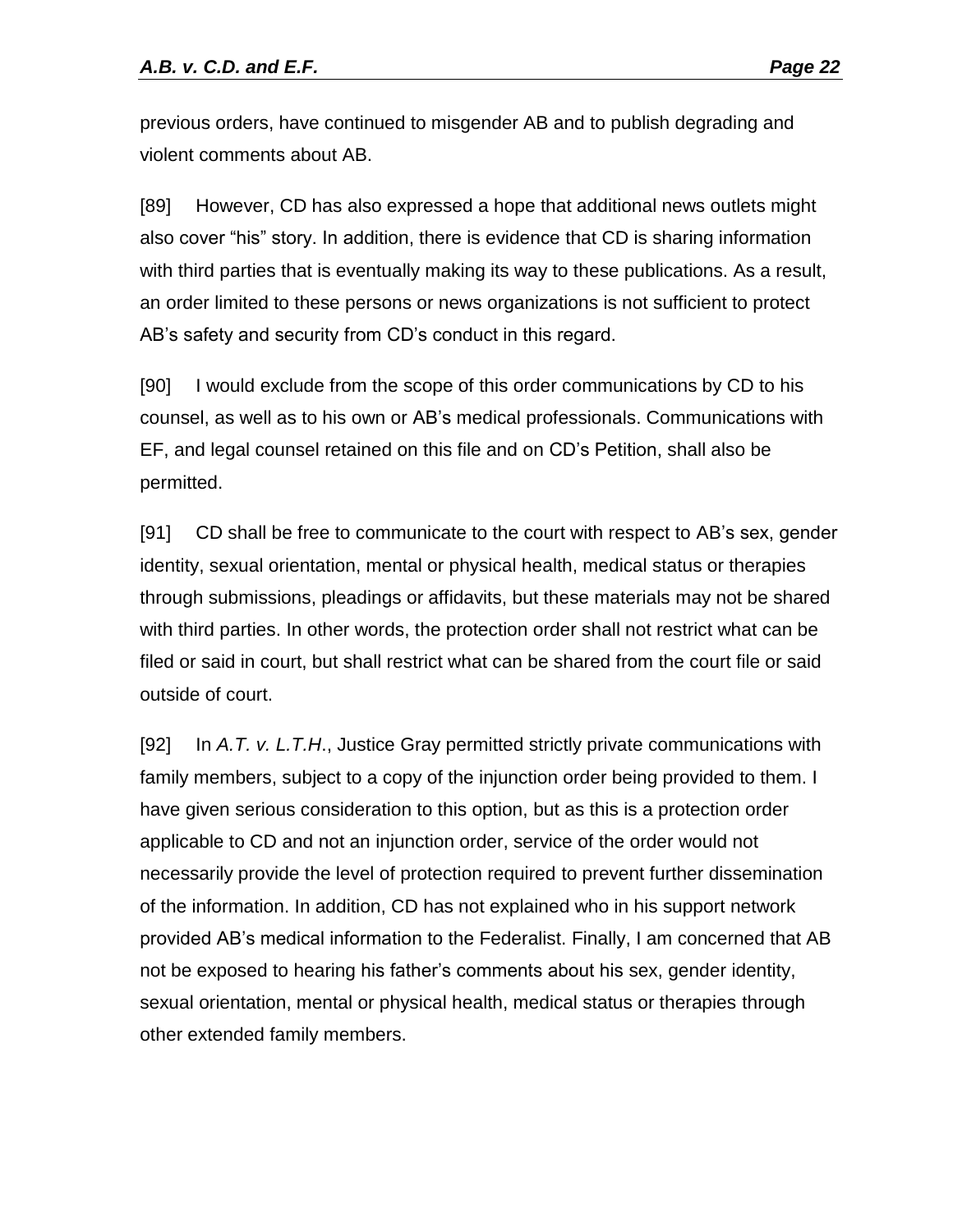#### **TERMS OF ORDER**

[93] The protection order is required to be prepared by the Registry. However, I will summarize the substance of the order here:

- a) CD shall be restrained from:
	- i. attempting to persuade AB to abandon treatment for gender dysphoria;
	- ii. addressing AB by his birth name; and
	- iii. referring to AB as a girl or with female pronouns whether to AB directly or to third parties;
- b) CD shall not directly, or indirectly through an agent or third party, publish or share information or documentation relating to AB's sex, gender identity, sexual orientation, mental or physical health, medical status or therapies, other than with the following:
	- i. His legal counsel;
	- ii. Legal counsel for AB, EF, and the named respondents in the Petition currently filed as Vancouver Registry S-191565;
	- iii. The Court;
	- iv. Medical professionals engaged in AB's care or CD's care;
	- v. Any other person authorized through written consent of AB; and
	- vi. Any other person authorized by order of this court;
- c) CD shall not authorize anyone, other than his own retained counsel, to access or make copies of any of the files from the Registry in relation to this proceeding or any related proceeding, including CD's petition proceedings currently filed as S-191565; and